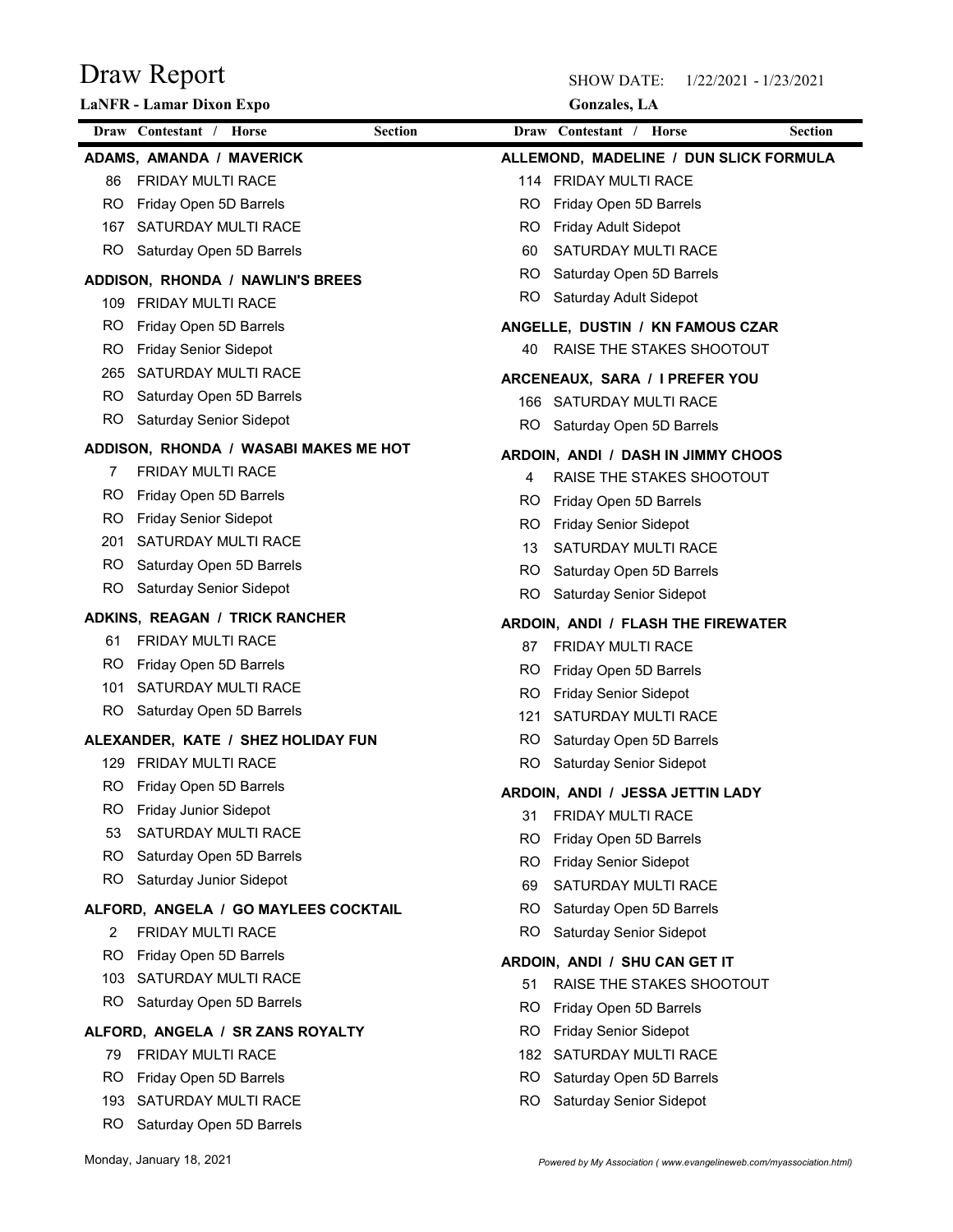| Draw Report                                                |                | <b>SHOW DATE:</b>                                   | 1/22/2021 - 1/23/2021 |
|------------------------------------------------------------|----------------|-----------------------------------------------------|-----------------------|
| LaNFR - Lamar Dixon Expo                                   |                | <b>Gonzales</b> , LA                                |                       |
| Draw Contestant / Horse                                    | <b>Section</b> | Draw Contestant / Horse                             | <b>Section</b>        |
| AULD, HAYLIE / PAL                                         |                | BARRAS, CHARLEIGH / PJH TUCKERS MEMORY              |                       |
| FRIDAY MULTI RACE<br>50                                    |                | 203 SATURDAY MULTI RACE                             |                       |
| Friday Open 5D Barrels<br>RO<br>Friday Adult Sidepot<br>RO | RO<br>RO.      | Saturday Open 5D Barrels<br>Saturday Junior Sidepot |                       |
| SATURDAY MULTI RACE<br>150                                 |                |                                                     |                       |
| Saturday Open 5D Barrels<br>RO.                            |                | BARRAS, CHRISTY / SL MISS PEPPY KATE                |                       |
| RO.<br>Saturday Adult Sidepot                              | RO.            | 218 SATURDAY MULTI RACE<br>Saturday Open 5D Barrels |                       |
| AVERETT, KYLIE / GOLD STREAKIN LEO                         | RO             | Saturday Senior Sidepot                             |                       |
| 135 FRIDAY MULTI RACE                                      |                |                                                     |                       |
| RO.<br>Friday Open 5D Barrels                              |                | BEATTY, STEPHANIE / LIGHTNINS TADOSUGAR             |                       |
| RO.<br>Friday Adult Sidepot                                | 247            | SATURDAY MULTI RACE                                 |                       |
| 235 SATURDAY MULTI RACE                                    | RO.            | Saturday Open 5D Barrels                            |                       |
| Saturday Open 5D Barrels<br>RO.                            |                | BEGNAUD, MICHELLE / LR U GOTTA BE KIDDIN            |                       |
| <b>RO</b><br>Saturday Adult Sidepot                        |                | 175 SATURDAY MULTI RACE                             |                       |
| AVERETT, KYLIE / STRAIGHT N OLE POCOPINE                   |                | RO Saturday Open 5D Barrels                         |                       |
| RAISE THE STAKES SHOOTOUT<br>30                            |                | BEGNAUD, MICHELLE / MISS SILVER GEORGIA             |                       |
| RO.<br>Friday Open 5D Barrels                              |                | 259 SATURDAY MULTI RACE                             |                       |
| <b>Friday Adult Sidepot</b><br>RO.                         | RO.            | Saturday Open 5D Barrels                            |                       |
| SATURDAY MULTI RACE<br>116                                 |                | BERCEGEAY, BLAISE / BR FRED DOUGLAS                 |                       |
| Saturday Open 5D Barrels<br>RO.                            | 10             | RAISE THE STAKES SHOOTOUT                           |                       |
| <b>RO</b><br>Saturday Adult Sidepot                        | RO.            | Friday Open 5D Barrels                              |                       |
| BADEAUX, SOPHIE / HIBROWOLENASWEETNLOW                     | <b>RO</b>      | Friday Adult Sidepot                                |                       |
| 108 FRIDAY MULTI RACE                                      |                | BERCEGEAY, BLAISE / RUNNIN FOR A TITLE              |                       |
| Friday Open 5D Barrels<br>RO.                              | 53             | RAISE THE STAKES SHOOTOUT                           |                       |
| Friday Junior Sidepot<br>RO.                               | RO.            | Friday Open 5D Barrels                              |                       |
| SATURDAY MULTI RACE<br>83                                  | RO.            | <b>Friday Adult Sidepot</b>                         |                       |
| Saturday Open 5D Barrels<br>RO.                            |                | BESSON, LORRAINE / FRENCHMANS ASA                   |                       |
| RO.<br>Saturday Junior Sidepot                             |                | 156 SATURDAY MULTI RACE                             |                       |
| <b>BALDWIN, MIA / FRENCH MISS OTOE</b>                     | RO.            | Saturday Open 5D Barrels                            |                       |
| 112 FRIDAY MULTI RACE                                      | RO.            | <b>Saturday Senior Sidepot</b>                      |                       |
| RO.<br>Friday Open 5D Barrels                              |                | BIRKICHT, DONNIS / HONOR MASTER LEO                 |                       |
| RO.<br><b>Friday Junior Sidepot</b>                        |                | 148 SATURDAY MULTI RACE                             |                       |
| SATURDAY MULTI RACE                                        | RO.            | Saturday Open 5D Barrels                            |                       |
| Saturday Open 5D Barrels<br>RO.                            | RO.            | Saturday Senior Sidepot                             |                       |
| Saturday Junior Sidepot<br>RO.                             |                | BLACK, APRIL / RED NATIVE DUNIT                     |                       |
| BARRAS, CHARLEIGH / LM I DANCE FOR CASH                    |                | 111 SATURDAY MULTI RACE                             |                       |
| 114 SATURDAY MULTI RACE                                    | RO.            | Saturday Open 5D Barrels                            |                       |
| Saturday Open 5D Barrels<br>RO.                            | RO.            | Saturday Senior Sidepot                             |                       |
| RO Saturday Junior Sidepot                                 |                |                                                     |                       |
|                                                            |                |                                                     |                       |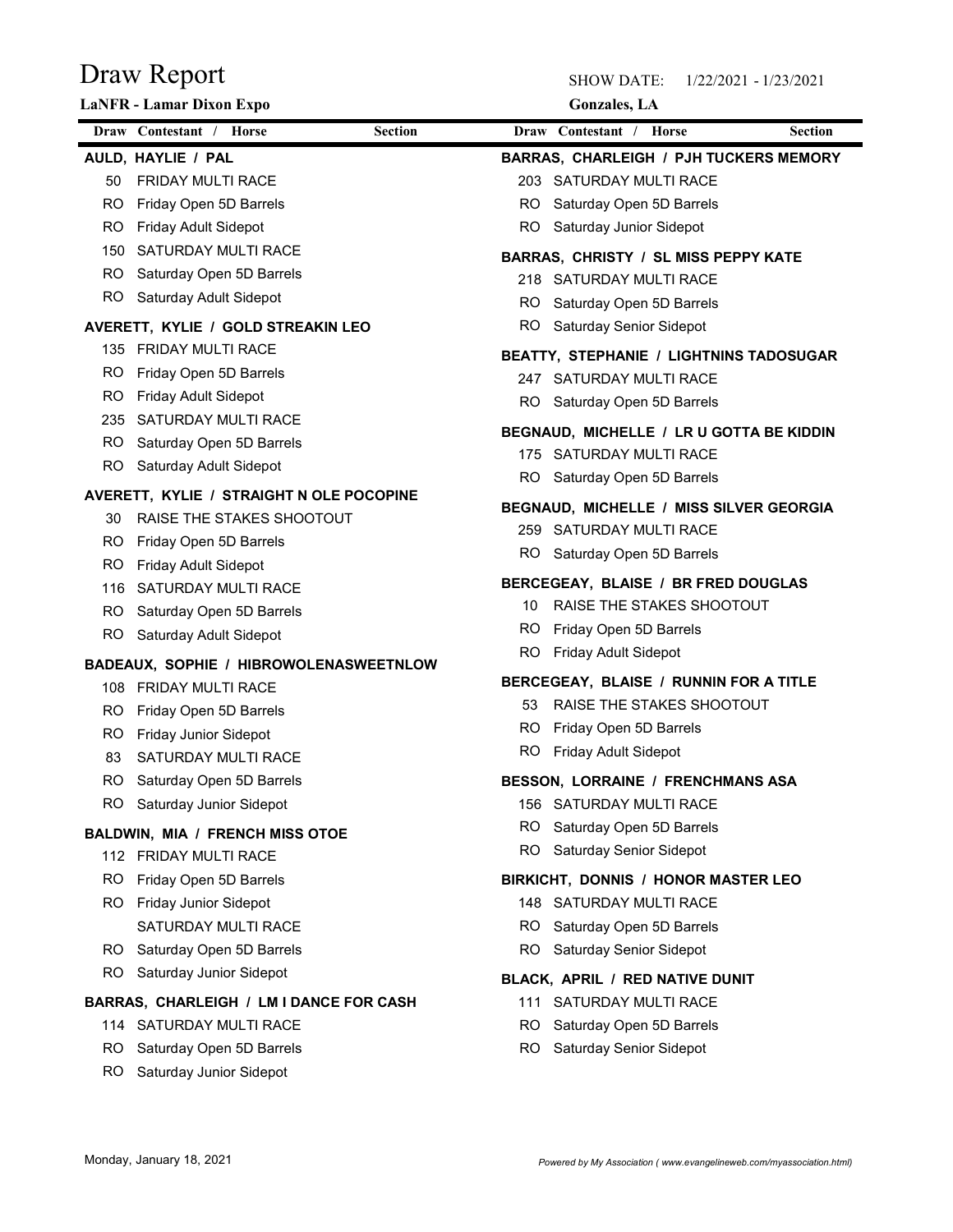|            | Draw Report                                                           |           | <b>SHOW DATE:</b><br>1/22/2021 - 1/23/2021                        |
|------------|-----------------------------------------------------------------------|-----------|-------------------------------------------------------------------|
|            | LaNFR - Lamar Dixon Expo<br>Draw Contestant / Horse<br><b>Section</b> |           | <b>Gonzales</b> , LA<br>Draw Contestant / Horse<br><b>Section</b> |
|            | BLANCHET, MICHELLE / DESIGN TA BE FAMOUS                              |           | BRAY, KAYLEE-ANN / FRENCHMANS WINSOME                             |
| 56         | RAISE THE STAKES SHOOTOUT                                             | 162       | <b>FRIDAY MULTI RACE</b>                                          |
| RO.        | Friday Open 5D Barrels                                                | RO        | Friday Open 5D Barrels                                            |
| RO.        | <b>Friday Senior Sidepot</b>                                          | RO        | Friday Junior Sidepot                                             |
| 257        | SATURDAY MULTI RACE                                                   | 173       | SATURDAY MULTI RACE                                               |
| RO.        | Saturday Open 5D Barrels                                              | RO.       | Saturday Open 5D Barrels                                          |
| RO         | Saturday Senior Sidepot                                               | RO        | Saturday Junior Sidepot                                           |
|            | BLANCHET, MICHELLE / GRC QUICK AND FAMOUS                             |           | BRAY, KAYLEE-ANN / SMOKEM EASY ON JAVA                            |
| 32         | RAISE THE STAKES SHOOTOUT                                             | 124       | <b>FRIDAY MULTI RACE</b>                                          |
| RO.        | Friday Open 5D Barrels                                                | RO        | Friday Open 5D Barrels                                            |
| RO.        | <b>Friday Senior Sidepot</b>                                          | RO        | Friday Junior Sidepot                                             |
| 97         | SATURDAY MULTI RACE                                                   | 39        | SATURDAY MULTI RACE                                               |
| RO.        | Saturday Open 5D Barrels                                              | RO.       | Saturday Open 5D Barrels                                          |
| <b>RO</b>  | Saturday Senior Sidepot                                               | <b>RO</b> | Saturday Junior Sidepot                                           |
|            | BLANCHET, MICHELLE / RYDINTHATFANCYREBA                               |           | BRIDEWELL, JULIE / HAPPY ON THE ROCKS                             |
| 5          | RAISE THE STAKES SHOOTOUT                                             | 72        | FRIDAY MULTI RACE                                                 |
| RO.        | Friday Open 5D Barrels                                                | RO.       | Friday Open 5D Barrels                                            |
| RO.        | <b>Friday Senior Sidepot</b>                                          | RO.       | <b>Friday Senior Sidepot</b>                                      |
| 2          | SATURDAY MULTI RACE                                                   | 140       | SATURDAY MULTI RACE                                               |
| RO.        | Saturday Open 5D Barrels                                              | RO.       | Saturday Open 5D Barrels                                          |
| RO         | Saturday Senior Sidepot                                               | RO        | Saturday Senior Sidepot                                           |
|            | BLANCHET, MICHELLE / TY COLOUR ME FRENCH                              |           | BRIDEWELL, JULIE / MARIO'S SUN OLENA                              |
| 75         | FRIDAY MULTI RACE                                                     | 5         | FRIDAY MULTI RACE                                                 |
| RO.        | Friday Open 5D Barrels                                                | RO.       | Friday Open 5D Barrels                                            |
| RO.        | <b>Friday Senior Sidepot</b>                                          | RO.       | <b>Friday Senior Sidepot</b>                                      |
| 171<br>RO. | SATURDAY MULTI RACE<br>Saturday Open 5D Barrels                       | 92<br>RO. | SATURDAY MULTI RACE<br>Saturday Open 5D Barrels                   |
| RO.        | Saturday Senior Sidepot                                               | RO.       | Saturday Senior Sidepot                                           |
|            |                                                                       |           |                                                                   |
|            | BOURG, OLIVIA / COOSAMINT PATTI<br>FRIDAY MULTI RACE                  |           | <b>BRIDGES, KAMRYN / BANDIT</b><br>102 FRIDAY MULTI RACE          |
| 55<br>RO.  | Friday Youth 5D Barrels                                               | RO.       | Friday Youth 5D Barrels                                           |
| 228        | SATURDAY MULTI RACE                                                   | 52        | SATURDAY MULTI RACE                                               |
| RO.        | Saturday Youth 5D Barrels                                             | RO.       | Saturday Youth 5D Barrels                                         |
|            | BOYD, REBECCA / SHESAMITY SLICK DESIGN                                |           |                                                                   |
|            | 120 FRIDAY MULTI RACE                                                 | 26        | <b>BRIGNAC, KEELIE / RANGER</b><br>FRIDAY MULTI RACE              |
| RO.        | Friday Open 5D Barrels                                                | RO.       | Friday Open 5D Barrels                                            |
| RO.        | Friday Adult Sidepot                                                  | 221       | SATURDAY MULTI RACE                                               |
| 78         | SATURDAY MULTI RACE                                                   | RO.       | Saturday Open 5D Barrels                                          |
| RO.        | Saturday Open 5D Barrels                                              |           |                                                                   |
| RO         | Saturday Adult Sidepot                                                |           |                                                                   |
|            |                                                                       |           |                                                                   |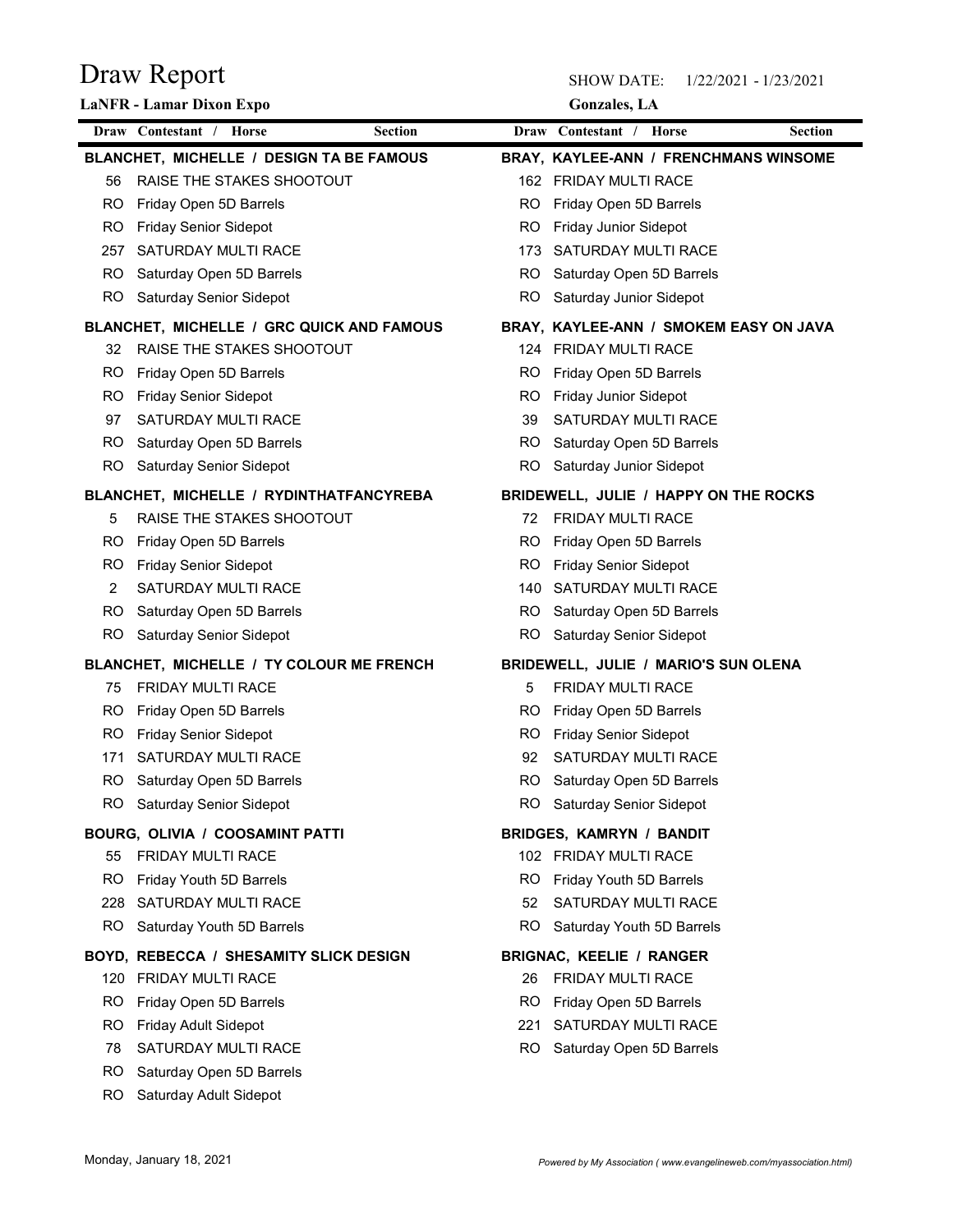| Draw Report                                                      | <b>SHOW DATE:</b><br>1/22/2021 - 1/23/2021                   |
|------------------------------------------------------------------|--------------------------------------------------------------|
| LaNFR - Lamar Dixon Expo                                         | <b>Gonzales</b> , LA                                         |
| Draw Contestant / Horse                                          | Draw Contestant / Horse                                      |
| <b>Section</b>                                                   | <b>Section</b>                                               |
| BROUSSARD, ALISHEA / FAMOUSLIKEMYSISTER                          | BROWNING, JANA / BOGIE'S FRENCH BULL                         |
| <b>FRIDAY MULTI RACE</b>                                         | FRIDAY MULTI RACE                                            |
| 33                                                               | 64                                                           |
| Friday Open 5D Barrels<br>RO.<br>Friday Adult Sidepot<br>RO.     | RO.<br>Friday Open 5D Barrels                                |
| SATURDAY MULTI RACE<br>3                                         | BROWNING, JANA / RAPPERS LITTLE DASH                         |
| Saturday Open 5D Barrels                                         | <b>FRIDAY MULTI RACE</b>                                     |
| RO.                                                              | 146                                                          |
|                                                                  | Friday Open 5D Barrels<br>RO.                                |
| BROUSSARD, ALISHEA / STEAKIN POCO FLAME<br>149 FRIDAY MULTI RACE | BROWNING, JANA / SMOKE ME ONE                                |
| Friday Open 5D Barrels                                           | RAISE THE STAKES SHOOTOUT                                    |
| RO.                                                              | 34                                                           |
| SATURDAY MULTI RACE                                              | RO.                                                          |
| 137                                                              | Friday Open 5D Barrels                                       |
| Saturday Open 5D Barrels<br>RO.                                  | BRUMFIELD, RILEY / TRES FORTUNES TWO                         |
| BROUSSARD, ALISHEA / YAWL IMA FRENCHMAN                          | RAISE THE STAKES SHOOTOUT<br>19                              |
| RAISE THE STAKES SHOOTOUT                                        | Friday Open 5D Barrels                                       |
| 14                                                               | RO.                                                          |
| RO.                                                              | Friday Junior Sidepot                                        |
| Friday Open 5D Barrels                                           | RO.                                                          |
| SATURDAY MULTI RACE<br>264                                       | SATURDAY MULTI RACE<br>76<br>RO.<br>Saturday Open 5D Barrels |
| RO.                                                              | <b>RO</b>                                                    |
| Saturday Open 5D Barrels                                         | Saturday Junior Sidepot                                      |
| <b>BROWN, MICKAYLA / CUSTOM GRAY</b>                             |                                                              |
| RAISE THE STAKES SHOOTOUT                                        | BRUNO, JESSI / LENA FAJITA ROSE                              |
| 52                                                               | FRIDAY MULTI RACE                                            |
| Friday Open 5D Barrels<br>RO.                                    | 77<br>Friday Open 5D Barrels<br>RO.                          |
| RO.                                                              | Friday Adult Sidepot                                         |
| Friday Adult Sidepot                                             | RO.                                                          |
| SATURDAY MULTI RACE                                              | SATURDAY MULTI RACE                                          |
| 75                                                               | 95                                                           |
| Saturday Open 5D Barrels                                         | <b>RO</b>                                                    |
| RO.                                                              | Saturday Open 5D Barrels                                     |
| RO.                                                              | RO.                                                          |
| Saturday Adult Sidepot                                           | Saturday Adult Sidepot                                       |
| BROWN, MICKAYLA / FLIT YEAH IM SIXY                              | BULLIARD, TRUDY / CALS FROSTY SOCKS                          |
| 125 FRIDAY MULTI RACE                                            | FRIDAY MULTI RACE<br>44                                      |
| Friday Open 5D Barrels                                           | Friday Open 5D Barrels                                       |
| RO.                                                              | RO.                                                          |
| RO.                                                              | <b>Friday Senior Sidepot</b>                                 |
| Friday Adult Sidepot                                             | RO.                                                          |
| SATURDAY MULTI RACE                                              | SATURDAY MULTI RACE                                          |
| 252                                                              | 108                                                          |
| RO.                                                              | <b>RO</b>                                                    |
| Saturday Open 5D Barrels                                         | Saturday Open 5D Barrels                                     |
| RO.                                                              | RO                                                           |
| Saturday Adult Sidepot                                           | Saturday Senior Sidepot                                      |
| BROWN, MICKAYLA / TOMMYS TANK                                    | BULLIARD, TRUDY / TTT KAJUN FACT                             |
| RAISE THE STAKES SHOOTOUT                                        | FRIDAY MULTI RACE                                            |
| 3                                                                | 6                                                            |
| RO.                                                              | Friday Open 5D Barrels                                       |
| Friday Open 5D Barrels                                           | RO.                                                          |
| RO.                                                              | <b>Friday Senior Sidepot</b>                                 |
| Friday Adult Sidepot                                             | RO.                                                          |
| SATURDAY MULTI RACE                                              | SATURDAY MULTI RACE                                          |
| 21                                                               | 44                                                           |
| Saturday Open 5D Barrels                                         | <b>RO</b>                                                    |
| RO.                                                              | Saturday Open 5D Barrels                                     |
| RO.                                                              | Saturday Senior Sidepot                                      |
| Saturday Adult Sidepot                                           | RO.                                                          |
| BROWN, SHELBY / NIKKI                                            |                                                              |
| SATURDAY MULTI RACE<br>85                                        |                                                              |
| RO.<br>Saturday Open 5D Barrels                                  |                                                              |
| RO Saturday Junior Sidepot                                       |                                                              |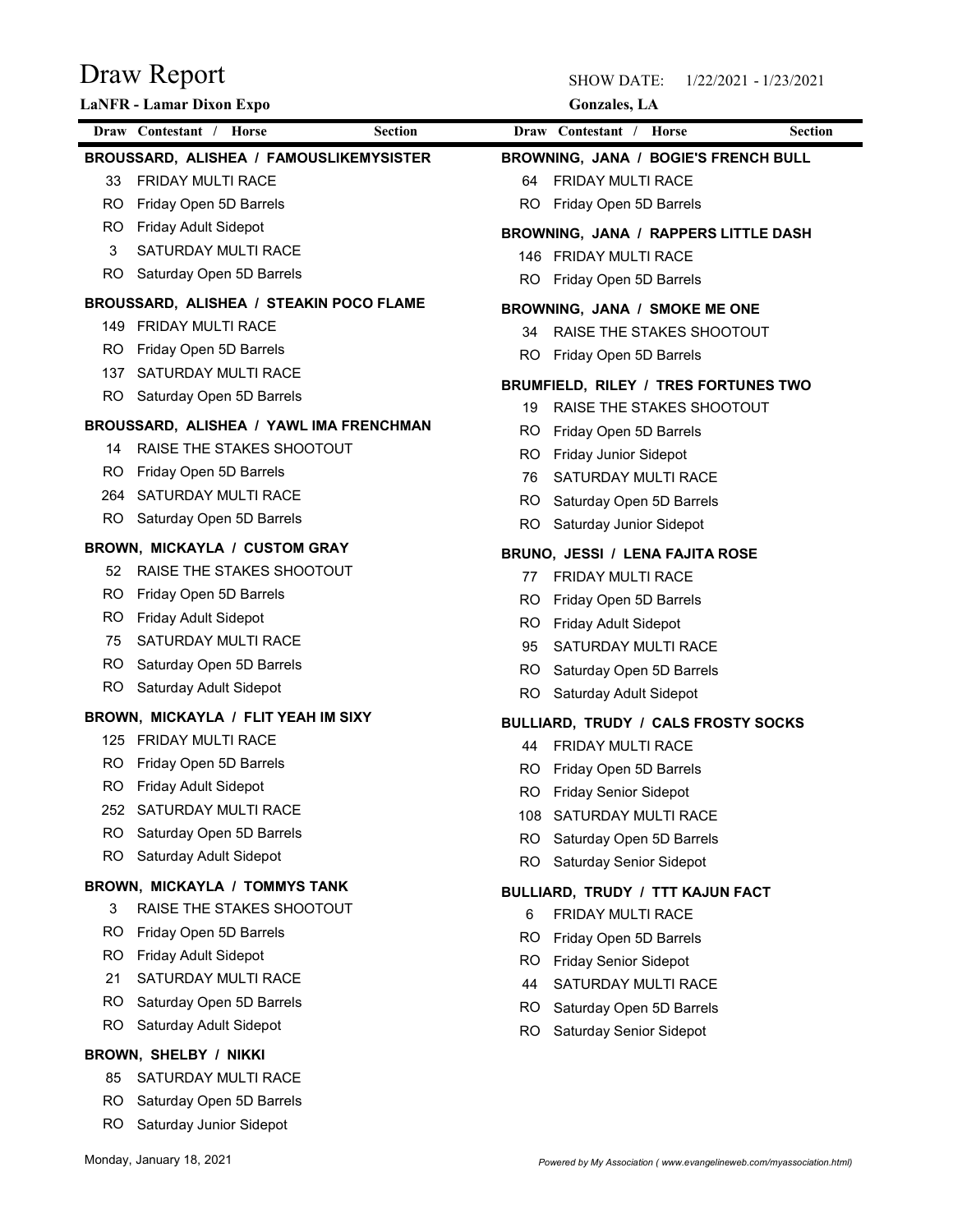| Draw Report                                                        | <b>SHOW DATE:</b><br>1/22/2021 - 1/23/2021                 |                |
|--------------------------------------------------------------------|------------------------------------------------------------|----------------|
| LaNFR - Lamar Dixon Expo                                           | <b>Gonzales</b> , LA                                       |                |
| Draw Contestant / Horse                                            | Draw Contestant / Horse<br><b>Section</b>                  | <b>Section</b> |
| <b>BURNS, BONNIE / FORTUNE</b>                                     | CHENEVERT, OLIVIA / AGOUTI DE LADY                         |                |
| RAISE THE STAKES SHOOTOUT<br>46                                    | SATURDAY MULTI RACE<br>24                                  |                |
| Friday Open 5D Barrels<br>RO.                                      | Saturday Open 5D Barrels<br>RO                             |                |
| <b>Friday Senior Sidepot</b><br>RO.<br>SATURDAY MULTI RACE<br>89   | Saturday Adult Sidepot<br>RO                               |                |
| Saturday Open 5D Barrels<br>RO.                                    | CHENEVERT, OLIVIA / CARAWAYS INSEXYSLANE                   |                |
| RO.<br>Saturday Senior Sidepot                                     | RAISE THE STAKES SHOOTOUT<br>45                            |                |
| CAMPBELL, BALEIGH / FIREMANS FINAL PLAY                            | Friday Open 5D Barrels<br>RO<br>RO<br>Friday Adult Sidepot |                |
| SATURDAY MULTI RACE<br>187                                         | SATURDAY MULTI RACE<br>159                                 |                |
| Saturday Open 5D Barrels<br>RO.                                    | Saturday Open 5D Barrels<br>RO.                            |                |
|                                                                    | RO.<br>Saturday Adult Sidepot                              |                |
| CAMPBELL, COURTNEY / JV EYED WATCH RUSTY<br>FRIDAY MULTI RACE      | CHISHOLM, STEPHANIE / FRECKLE CAT                          |                |
| Friday Open 5D Barrels<br>RO.                                      | FRIDAY MULTI RACE<br>81                                    |                |
| SATURDAY MULTI RACE<br>207                                         | RO.<br>Friday Open 5D Barrels                              |                |
| Saturday Open 5D Barrels<br>RO.                                    | SATURDAY MULTI RACE<br>192                                 |                |
|                                                                    | RO.<br>Saturday Open 5D Barrels                            |                |
| CAMPBELL, COURTNEY / OLE CHICADO FLAME<br>FRIDAY MULTI RACE<br>15  | CHRISTIANA, ANGELA / JODY                                  |                |
| Friday Open 5D Barrels<br>RO.                                      | FRIDAY MULTI RACE<br>46                                    |                |
| SATURDAY MULTI RACE<br>51                                          | Friday Open 5D Barrels<br>RO.                              |                |
| RO.<br>Saturday Open 5D Barrels                                    | SATURDAY MULTI RACE<br>146                                 |                |
|                                                                    | RO.<br>Saturday Open 5D Barrels                            |                |
| CARLIN, RYLEE / MINI DO RUN RUN<br>RAISE THE STAKES SHOOTOUT<br>57 | COOLEY, BILLIE / HOLLYWOOD NICKY BAR                       |                |
| Friday Open 5D Barrels<br>RO.                                      | FRIDAY MULTI RACE<br>35                                    |                |
| Friday Junior Sidepot<br>RO.                                       | Friday Open 5D Barrels<br>RO.                              |                |
| SATURDAY MULTI RACE<br>66                                          | SATURDAY MULTI RACE<br>204                                 |                |
| RO.<br>Saturday Open 5D Barrels                                    | RO.<br>Saturday Open 5D Barrels                            |                |
| RO<br>Saturday Junior Sidepot                                      | COOPER, KANELY / MAE                                       |                |
| CARLIN, RYLEE / WAR PEPONITA                                       | FRIDAY MULTI RACE<br>34                                    |                |
| FRIDAY MULTI RACE<br>25                                            | RO.<br>Friday Youth 5D Barrels                             |                |
| Friday Open 5D Barrels<br>RO.                                      | Friday Open 5D Barrels<br>RO.                              |                |
| RO.<br>Friday Junior Sidepot                                       | SATURDAY MULTI RACE<br>113                                 |                |
| 212 SATURDAY MULTI RACE                                            | Saturday Youth 5D Barrels<br>RO.                           |                |
| RO.<br>Saturday Open 5D Barrels                                    | RO<br>Saturday Open 5D Barrels                             |                |
| RO.<br>Saturday Junior Sidepot                                     | COOPER, KANELY / OUR COOL LEVI                             |                |
| CHEATWOOD, KORI BETH / GUNSMOKE SOILED DO                          | 100 FRIDAY MULTI RACE                                      |                |
| FRIDAY MULTI RACE                                                  | Friday Youth 5D Barrels<br>RO.                             |                |
| Friday Open 5D Barrels<br>RO.                                      | Friday Open 5D Barrels<br>RO.                              |                |
| 115 SATURDAY MULTI RACE                                            | SATURDAY MULTI RACE<br>200                                 |                |
| Saturday Open 5D Barrels<br>RO.                                    | Saturday Youth 5D Barrels<br>RO.                           |                |
|                                                                    | RO<br>Saturday Open 5D Barrels                             |                |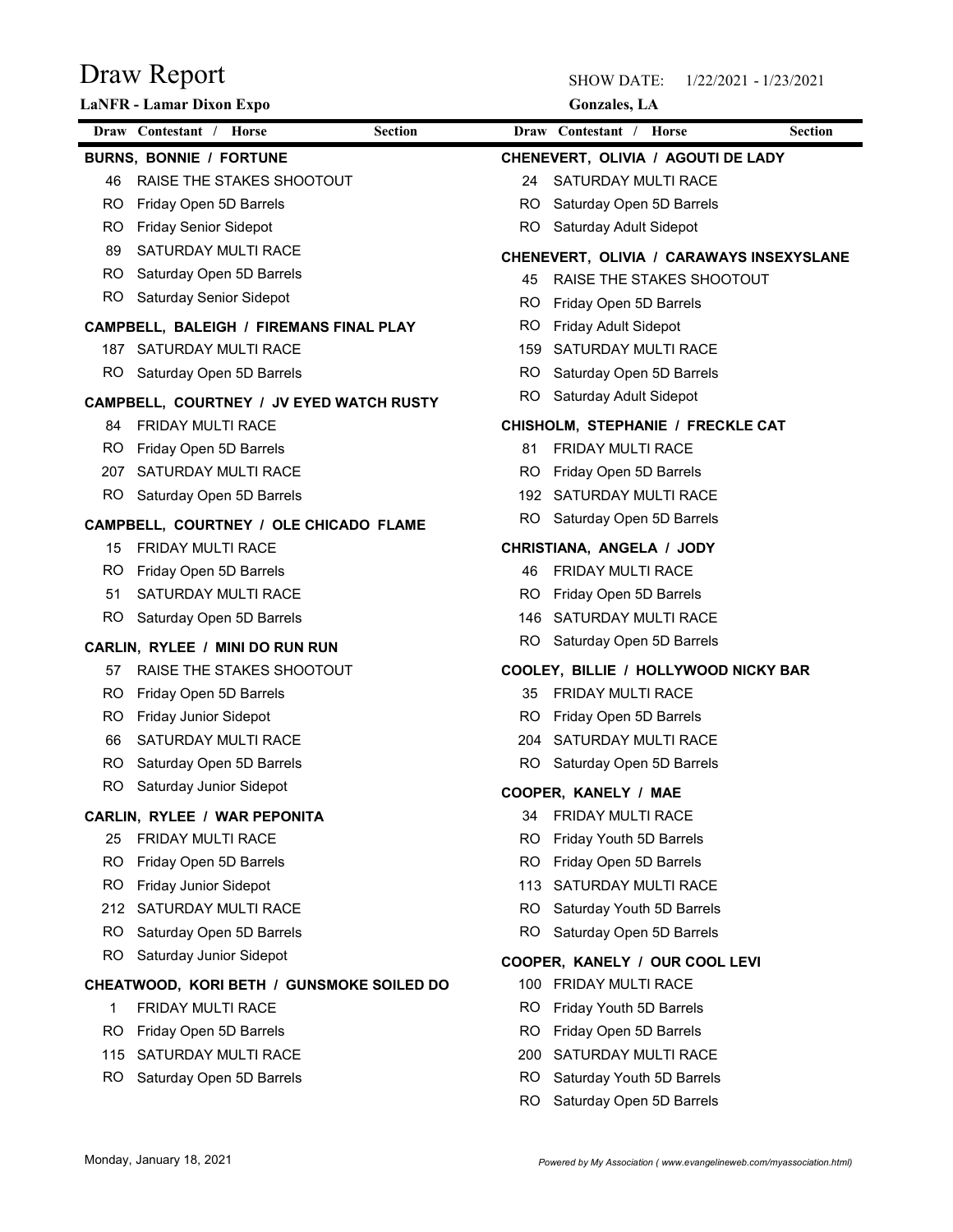|           | Draw Report                                                           |           | <b>SHOW DATE:</b><br>1/22/2021 - 1/23/2021      |                |
|-----------|-----------------------------------------------------------------------|-----------|-------------------------------------------------|----------------|
|           | LaNFR - Lamar Dixon Expo<br>Draw Contestant / Horse<br><b>Section</b> |           | <b>Gonzales</b> , LA<br>Draw Contestant / Horse | <b>Section</b> |
|           | <b>CRESSONIE, JACLYN / FIRST CLASS DAWSEN</b>                         |           | DAVIS, COLIE / HONOR THY MASTER                 |                |
|           | 211 SATURDAY MULTI RACE                                               | 32        | FRIDAY MULTI RACE                               |                |
| RO.       | Saturday Open 5D Barrels                                              | RO        | Friday Open 5D Barrels                          |                |
|           | <b>CRESSONIE, JACLYN / I AM SWEETFAME</b>                             | 33        | SATURDAY MULTI RACE                             |                |
| 71        | FRIDAY MULTI RACE                                                     | RO.       | Saturday Open 5D Barrels                        |                |
| RO.       | Friday Open 5D Barrels                                                |           | DAVIS, COLIE / SONS GOT PEP                     |                |
|           | CULPEPPER, ROBERTA / JAKE                                             | 151       | FRIDAY MULTI RACE                               |                |
| 49        | <b>FRIDAY MULTI RACE</b>                                              | RO.       | Friday Open 5D Barrels                          |                |
| RO.       | Friday Open 5D Barrels                                                | 174       | SATURDAY MULTI RACE                             |                |
| RO.       | <b>Friday Senior Sidepot</b>                                          | RO.       | Saturday Open 5D Barrels                        |                |
| 127       | SATURDAY MULTI RACE                                                   |           | DEHART, KATHY / MOE GOSSIP                      |                |
|           | RO Saturday Open 5D Barrels                                           |           | 127 FRIDAY MULTI RACE                           |                |
| RO.       | <b>Saturday Senior Sidepot</b>                                        | RO.       | Friday Open 5D Barrels                          |                |
|           | CURRY, COLBY ELLEN / COWBOYS DREAM 144                                | RO.       | <b>Friday Senior Sidepot</b>                    |                |
| 16        | RAISE THE STAKES SHOOTOUT                                             | 58        | SATURDAY MULTI RACE                             |                |
| RO.       | Friday Open 5D Barrels                                                | RO.       | Saturday Open 5D Barrels                        |                |
|           | 190 SATURDAY MULTI RACE                                               | <b>RO</b> | Saturday Senior Sidepot                         |                |
| RO.       | Saturday Open 5D Barrels                                              |           | DELAUNE, CAMBRIE / UUU SNUGGIE                  |                |
|           | DAUGHENBAUGH, LANEE / MACS LEO LOLLIPOP                               | 42        | FRIDAY MULTI RACE                               |                |
| 73.       | FRIDAY MULTI RACE                                                     | RO.       | Friday Open 5D Barrels                          |                |
| RO.       | Friday Open 5D Barrels                                                | RO.       | <b>Friday Junior Sidepot</b>                    |                |
| 17        | SATURDAY MULTI RACE                                                   |           | DELAUNE, CAMBRIE / VF LEO STINSON               |                |
| RO.       | Saturday Open 5D Barrels                                              | 17        | RAISE THE STAKES SHOOTOUT                       |                |
|           | DAUGHENBAUGH, MEGAN / BABY I'M FIRING                                 | RO.       | Friday Open 5D Barrels                          |                |
| 48        | FRIDAY MULTI RACE                                                     | RO.       | <b>Friday Junior Sidepot</b>                    |                |
| RO.       | Friday Open 5D Barrels                                                |           | DESOUGE, JILL / KN JET FAST CZAR                |                |
| RO.       | <b>Friday Senior Sidepot</b>                                          | 49        | SATURDAY MULTI RACE                             |                |
| 74        | SATURDAY MULTI RACE                                                   | RO.       | Saturday Open 5D Barrels                        |                |
| RO        | Saturday Open 5D Barrels                                              |           | DEVALL, MANDI / PEPONITAS SNOWBIZ               |                |
| <b>RO</b> | Saturday Senior Sidepot                                               |           | 147 SATURDAY MULTI RACE                         |                |
|           | DAUGHENBAUGH, MEGAN / HR DASH TA MOONLIG                              | RO.       | Saturday Open 5D Barrels                        |                |
|           | 143 FRIDAY MULTI RACE                                                 |           | DEVALL, NANCY / REBEL MAN HANCOCK               |                |
| RO.       | Friday Open 5D Barrels                                                | 30        | FRIDAY MULTI RACE                               |                |
| RO.       | <b>Friday Senior Sidepot</b>                                          | RO.       | Friday Open 5D Barrels                          |                |
| 236       | SATURDAY MULTI RACE                                                   | RO.       | <b>Friday Senior Sidepot</b>                    |                |
| RO.       | Saturday Open 5D Barrels                                              | 128       | SATURDAY MULTI RACE                             |                |
| RO.       | Saturday Senior Sidepot                                               | RO.       | Saturday Open 5D Barrels                        |                |
|           |                                                                       | RO        | Saturday Senior Sidepot                         |                |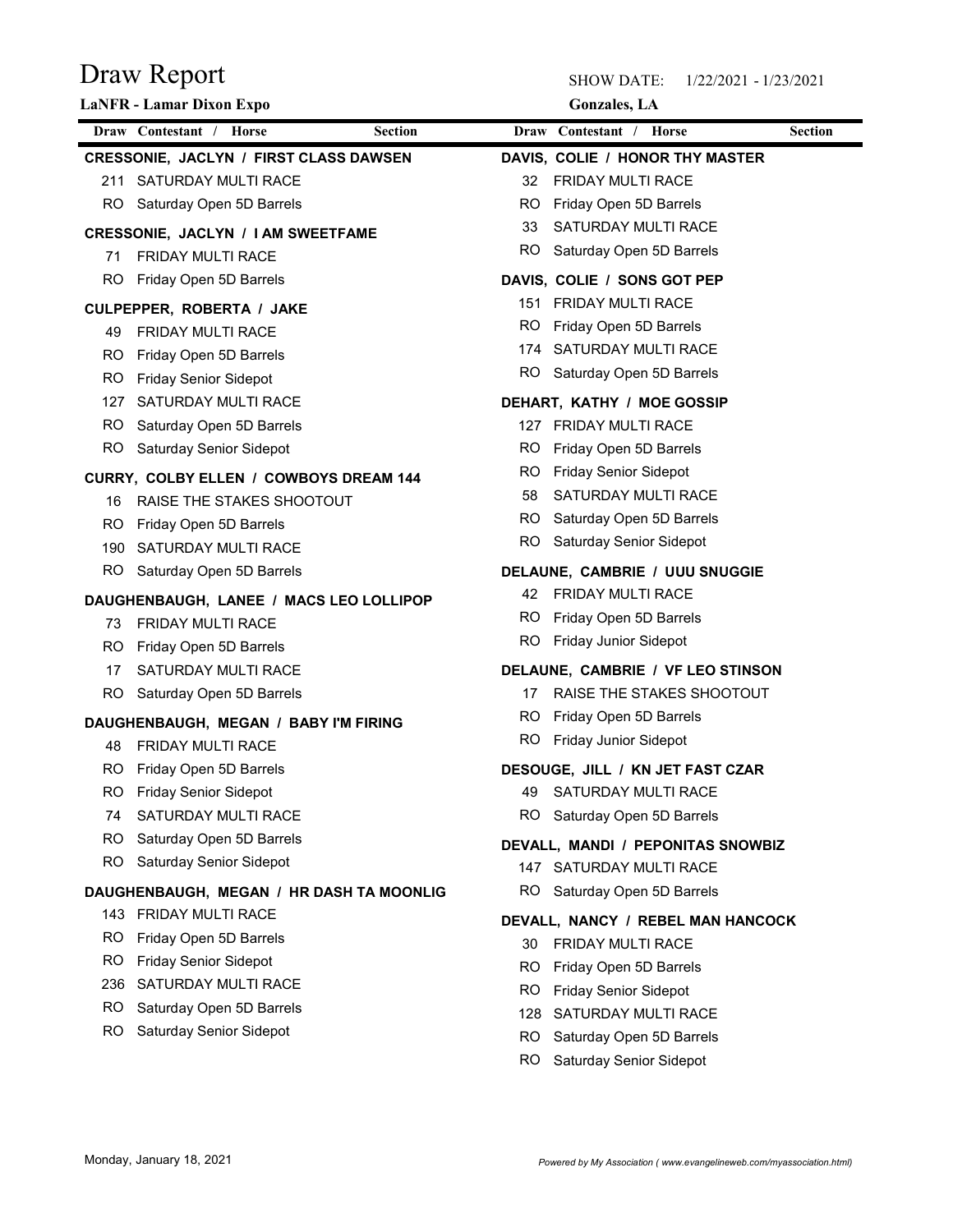| Draw Report                                                  | <b>SHOW DATE:</b><br>1/22/2021 - 1/23/2021                             |
|--------------------------------------------------------------|------------------------------------------------------------------------|
| LaNFR - Lamar Dixon Expo                                     | <b>Gonzales</b> , LA                                                   |
| Draw Contestant / Horse<br><b>Section</b>                    | Draw Contestant / Horse<br><b>Section</b>                              |
| DOMANGUE, KRISTEN / WATERS UP                                | FITE, JENNIFER / CROSS E TUFF SMOKE                                    |
| 117 FRIDAY MULTI RACE                                        | <b>FRIDAY MULTI RACE</b><br>138                                        |
| Friday Open 5D Barrels<br>RO.<br>Friday Adult Sidepot<br>RO. | Friday Open 5D Barrels<br>RO<br>SATURDAY MULTI RACE<br>249             |
| SATURDAY MULTI RACE<br>216                                   | RO<br>Saturday Open 5D Barrels                                         |
| Saturday Open 5D Barrels<br>RO.                              |                                                                        |
| RO.<br>Saturday Adult Sidepot                                | FITE, JENNIFER / JS MILO AND STITCH<br>RAISE THE STAKES SHOOTOUT<br>18 |
| DUBOSE, RANDY / PT COLOURED IN FAME                          | Friday Open 5D Barrels<br>RO.                                          |
| 194 SATURDAY MULTI RACE                                      | SATURDAY MULTI RACE<br>168                                             |
| Saturday Open 5D Barrels<br>RO.                              | RO.<br>Saturday Open 5D Barrels                                        |
| DUKE, SCOTT / FIREWATER SAM                                  | FORTNEY, BRANDON / BAR CHASIN FRENCHMAN                                |
| RAISE THE STAKES SHOOTOUT                                    | 2 RAISE THE STAKES SHOOTOUT                                            |
| DUPREE, LINDSEY / MISS WISE COUNTRY                          | FORTNEY, BRANDON / I CAUGHT YA LOOKING                                 |
| 80 FRIDAY MULTI RACE                                         | 39 RAISE THE STAKES SHOOTOUT                                           |
| RO Friday Open 5D Barrels                                    |                                                                        |
|                                                              | FORTNEY, BRANDON / KB DASH TA CHICK<br>59<br>RAISE THE STAKES SHOOTOUT |
| DURHAM, BRANDIE / CJ<br>154 FRIDAY MULTI RACE                |                                                                        |
| RO Friday Open 5D Barrels                                    | FORTNEY, BRANDON / SHOTS OF FIREWATER                                  |
|                                                              | RAISE THE STAKES SHOOTOUT<br>21                                        |
| DURHAM, BRANDIE / ONE SHOT<br>14 FRIDAY MULTI RACE           | GARLAND, CAROLINE / BOLTPERKHANCOCK BANG                               |
| RO.<br>Friday Open 5D Barrels                                | FRIDAY MULTI RACE<br>67                                                |
| SATURDAY MULTI RACE<br>117                                   | Friday Open 5D Barrels<br>RO.                                          |
| RO.<br>Saturday Open 5D Barrels                              | 162 SATURDAY MULTI RACE                                                |
| ELLWANGER, ARIANA / BB SHOOTYEAIMSPECIAL                     | Saturday Open 5D Barrels<br>RO.                                        |
| 131 FRIDAY MULTI RACE                                        | GATLIN, EMILY / COOL PERKS TA HEAVEN                                   |
| Friday Open 5D Barrels<br>RO.                                | RAISE THE STAKES SHOOTOUT<br>24                                        |
| SATURDAY MULTI RACE<br>71                                    | Friday Open 5D Barrels<br>RO.                                          |
| RO.<br>Saturday Open 5D Barrels                              | RO Friday Junior Sidepot                                               |
|                                                              | SATURDAY MULTI RACE                                                    |
| ELLWANGER, BREA / ROME                                       | RO Saturday Open 5D Barrels<br>RO.                                     |
| <b>FRIDAY MULTI RACE</b><br>37<br>RO.                        | Saturday Junior Sidepot                                                |
| Friday Open 5D Barrels<br>105 SATURDAY MULTI RACE            | GATLIN, EMILY / DOCS STREAKING BYE                                     |
| RO.<br>Saturday Open 5D Barrels                              | 150 FRIDAY MULTI RACE                                                  |
|                                                              | RO.<br>Friday Open 5D Barrels                                          |
| FALVEY, SHONNYE / MOONSHINE NONSTOP                          | RO Friday Junior Sidepot                                               |
| 229 SATURDAY MULTI RACE                                      | SATURDAY MULTI RACE                                                    |
| Saturday Open 5D Barrels<br>RO.                              | RO Saturday Open 5D Barrels                                            |
| Saturday Senior Sidepot<br>RO.                               | Saturday Junior Sidepot<br>RO.                                         |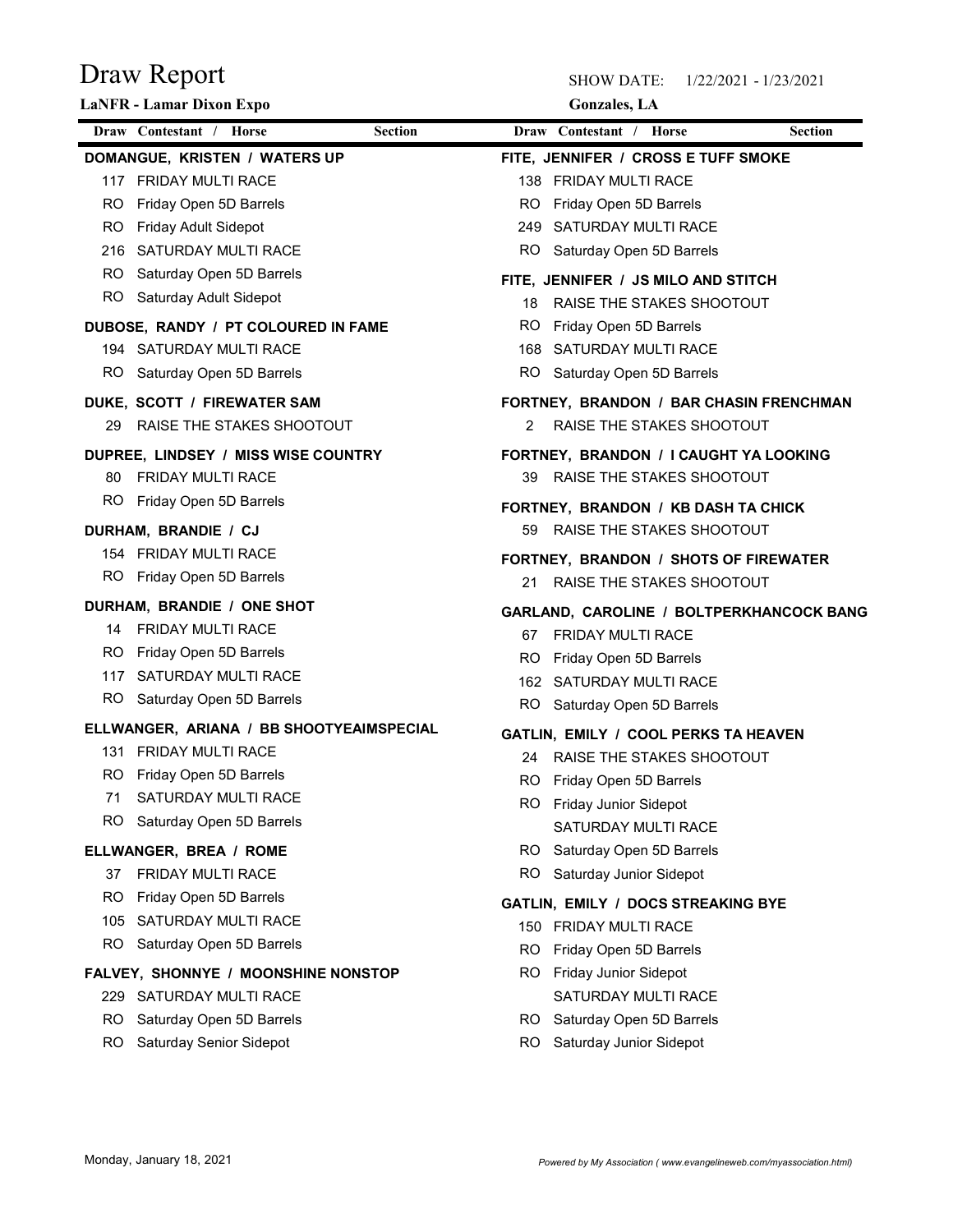| Draw Report                                               | <b>SHOW DATE:</b><br>1/22/2021 - 1/23/2021 |
|-----------------------------------------------------------|--------------------------------------------|
| LaNFR - Lamar Dixon Expo                                  | <b>Gonzales</b> , LA                       |
| Draw Contestant / Horse<br><b>Section</b>                 | Draw Contestant / Horse<br><b>Section</b>  |
| GIOVENGO, VICTORIA / PERKS DARK ANGEL                     | <b>GREEN, TALMADGE / BULLY BY DESIGN</b>   |
| FRIDAY MULTI RACE<br>91                                   | RAISE THE STAKES SHOOTOUT<br>25            |
| Friday Open 5D Barrels<br>RO.                             | GREER, LAYNEE / CARONA CARTELLA            |
| Friday Adult Sidepot<br>RO.<br>SATURDAY MULTI RACE<br>151 | FRIDAY MULTI RACE<br>68                    |
| Saturday Open 5D Barrels<br>RO.                           | Friday Open 5D Barrels<br>RO               |
| RO.<br>Saturday Adult Sidepot                             | SATURDAY MULTI RACE<br>161                 |
|                                                           | RO<br>Saturday Open 5D Barrels             |
| GIROIR, JALYN / WATCH NICKIES BABE                        | GUIDRY, CHEYENNE / HICKORY WINDY           |
| FRIDAY MULTI RACE<br>24<br>RO.                            | 119 SATURDAY MULTI RACE                    |
| Friday Youth 5D Barrels<br>SATURDAY MULTI RACE<br>87      | RO<br>Saturday Youth 5D Barrels            |
| <b>RO</b><br>Saturday Youth 5D Barrels                    | RO<br>Saturday Open 5D Barrels             |
|                                                           | GUIDRY, CHLOE / JELLY BEAN                 |
| <b>GOFF, STEPHANIE / OUTLAWS JUDGE</b>                    | SATURDAY MULTI RACE<br>91                  |
| FRIDAY MULTI RACE<br>83<br>Friday Open 5D Barrels         | RO.<br>Saturday Youth 5D Barrels           |
| RO.<br>206 SATURDAY MULTI RACE                            | GUIDRY, OLIVIA KATE / TANK                 |
| RO Saturday Open 5D Barrels                               | FRIDAY MULTI RACE<br>29                    |
|                                                           | Friday Open 5D Barrels<br>RO.              |
| <b>GRANTHAM, CANDY / CASH</b>                             | Friday Adult Sidepot<br>RO                 |
| 161 FRIDAY MULTI RACE                                     | SATURDAY MULTI RACE<br>136                 |
| Friday Open 5D Barrels<br>RO.                             | Saturday Open 5D Barrels<br>RO.            |
| 245 SATURDAY MULTI RACE<br>RO Saturday Open 5D Barrels    | Saturday Adult Sidepot<br>RO.              |
|                                                           | GUIDRY, OLIVIA KATE / TURNIN ON FAITH      |
| <b>GRANTHAM, CANDY / JUNO</b>                             | 115 FRIDAY MULTI RACE                      |
| FRIDAY MULTI RACE<br>20                                   | RO.<br>Friday Open 5D Barrels              |
| RO Friday Open 5D Barrels                                 | RO.<br><b>Friday Adult Sidepot</b>         |
| <b>GRANTHAM, CANDY / TY</b>                               | SATURDAY MULTI RACE<br>239                 |
| FRIDAY MULTI RACE<br>93                                   | RO.<br>Saturday Open 5D Barrels            |
| Friday Open 5D Barrels<br>RO.                             | RO<br>Saturday Adult Sidepot               |
| SATURDAY MULTI RACE<br>12                                 | HANKINS, DAWN / PILOTOS DREAM              |
| RO.<br>Saturday Open 5D Barrels                           | FRIDAY MULTI RACE                          |
| <b>GREEN, GRACE ANN / JUDYS TWISTIN BUG</b>               | RO Friday Open 5D Barrels                  |
| RAISE THE STAKES SHOOTOUT<br>28                           | RO.<br>Friday Adult Sidepot                |
| Friday Open 5D Barrels<br>RO.                             | SATURDAY MULTI RACE<br>172                 |
| SATURDAY MULTI RACE<br>14                                 | RO.<br>Saturday Open 5D Barrels            |
| Saturday Open 5D Barrels<br>RO.                           | RO.<br>Saturday Adult Sidepot              |
| GREEN, GRACE ANN / MONEY DON'T BUY FAME                   | HANLEY, CAMILLE / BBH SHE DON'T COMPROMISE |
| <b>FRIDAY MULTI RACE</b><br>63                            | RAISE THE STAKES SHOOTOUT<br>26            |
| Friday Open 5D Barrels<br>RO.                             | RO.<br>Friday Open 5D Barrels              |
| 125 SATURDAY MULTI RACE                                   | SATURDAY MULTI RACE<br>23                  |
| RO Saturday Open 5D Barrels                               | Saturday Open 5D Barrels<br>RO.            |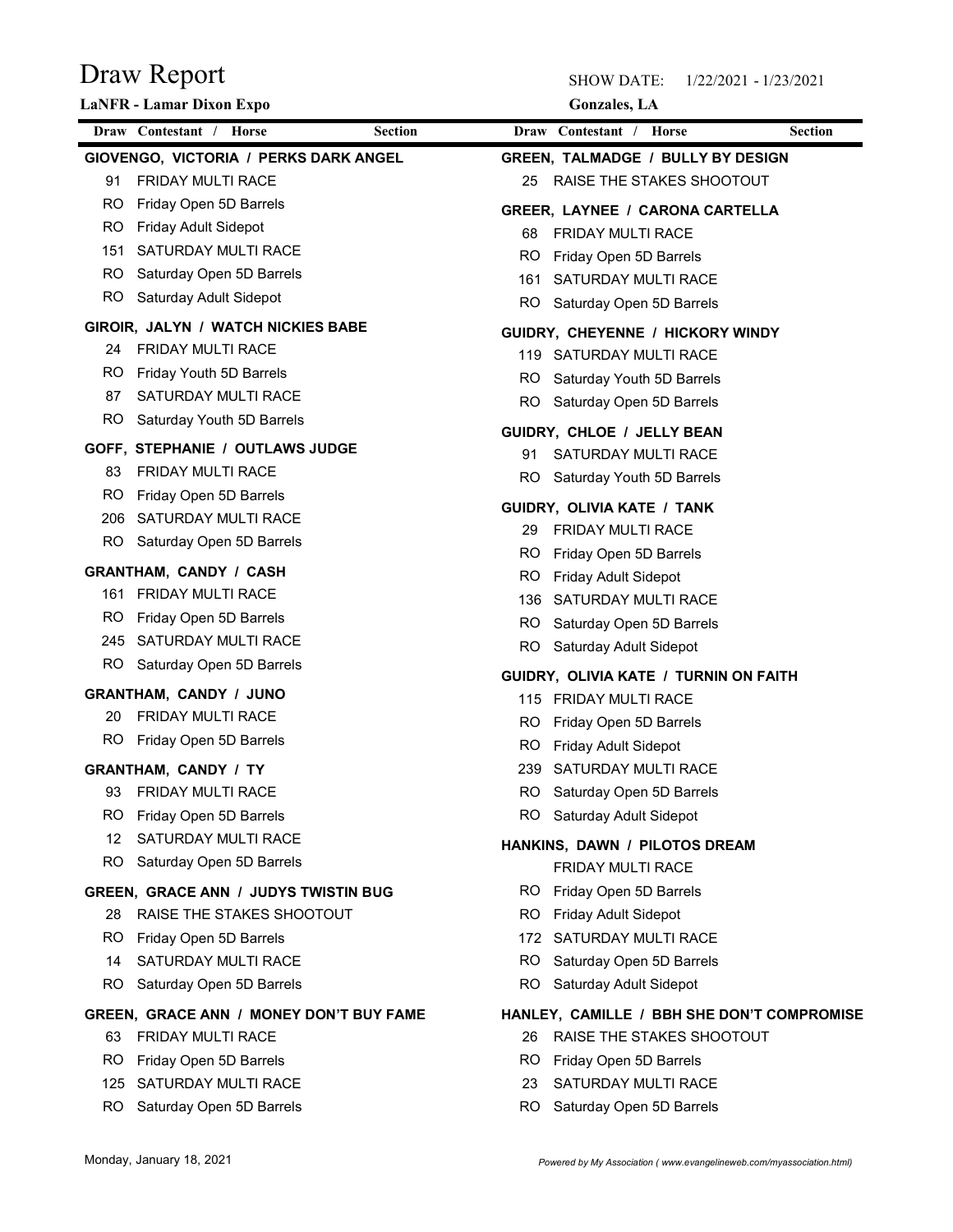|           | Draw Report                                             |     | <b>SHOW DATE:</b>                       | 1/22/2021 - 1/23/2021 |
|-----------|---------------------------------------------------------|-----|-----------------------------------------|-----------------------|
|           | LaNFR - Lamar Dixon Expo                                |     | <b>Gonzales</b> , LA                    |                       |
|           | Draw Contestant / Horse<br><b>Section</b>               |     | Draw Contestant / Horse                 | <b>Section</b>        |
|           | HANLEY, CAMILLE / BRAYS BUNCHA BUGS                     |     | HAWKINS, ESTEE / NOBODY'S CALLIN        |                       |
|           | 110 FRIDAY MULTI RACE                                   |     | 112 SATURDAY MULTI RACE                 |                       |
| RO.       | Friday Open 5D Barrels                                  | RO  | Saturday Open 5D Barrels                |                       |
| 220       | SATURDAY MULTI RACE                                     |     | HAWKINS, ESTEE / PK A DASH OF SASS      |                       |
| RO.       | Saturday Open 5D Barrels                                | 10  | FRIDAY MULTI RACE                       |                       |
|           | HARP, BAILEE / DO YA WANNA DUAL                         | RO  | Friday Open 5D Barrels                  |                       |
| 62        | FRIDAY MULTI RACE                                       | 177 | SATURDAY MULTI RACE                     |                       |
| RO.       | Friday Open 5D Barrels                                  | RO  | Saturday Open 5D Barrels                |                       |
| RO.<br>34 | Friday Junior Sidepot<br>SATURDAY MULTI RACE            | RO. | Saturday Adult Sidepot                  |                       |
| RO.       | Saturday Open 5D Barrels                                |     | HAYES, MISSY / MH FIREWATER FANTASY     |                       |
| RO        | Saturday Junior Sidepot                                 |     | 133 SATURDAY MULTI RACE                 |                       |
|           |                                                         |     | RO Saturday Open 5D Barrels             |                       |
|           | HARP, BAILEE / LENAS RED MONEY                          |     | HAYNIE, BRANDY / CHEKA                  |                       |
|           | 155 FRIDAY MULTI RACE                                   |     | 84 SATURDAY MULTI RACE                  |                       |
| RO.       | Friday Open 5D Barrels                                  | RO. | Saturday Open 5D Barrels                |                       |
| RO.       | <b>Friday Junior Sidepot</b><br>199 SATURDAY MULTI RACE | RO. | Saturday Senior Sidepot                 |                       |
| RO.       | Saturday Open 5D Barrels                                |     | HOLLAND, SARAH / PRISSY                 |                       |
|           | RO Saturday Junior Sidepot                              | 66  | FRIDAY MULTI RACE                       |                       |
|           |                                                         | RO. | Friday Youth 5D Barrels                 |                       |
|           | HARRINGTON, CHASITY / MAYBEABUG                         | 43  | SATURDAY MULTI RACE                     |                       |
|           | 111 FRIDAY MULTI RACE                                   | RO. | Saturday Youth 5D Barrels               |                       |
| RO.       | Friday Open 5D Barrels                                  |     | HOLMES, EMILIE / SUN FROSTED FRENCHMAN  |                       |
|           | 149 SATURDAY MULTI RACE                                 |     | 141 FRIDAY MULTI RACE                   |                       |
|           | RO Saturday Open 5D Barrels                             | RO. | Friday Open 5D Barrels                  |                       |
|           | HARRIS, MCKINSEY / CASH N HEAVEN                        | 134 | SATURDAY MULTI RACE                     |                       |
| 4         | FRIDAY MULTI RACE                                       | RO. | Saturday Open 5D Barrels                |                       |
| RO.       | Friday Open 5D Barrels                                  | RO. | Saturday Adult Sidepot                  |                       |
| 50        | SATURDAY MULTI RACE                                     |     | HUVAL, ALIECE / MAGICAL LIL PRINCESS    |                       |
| RO.       | Saturday Open 5D Barrels                                |     | 232 SATURDAY MULTI RACE                 |                       |
|           | HARRIS, MCKINSEY / EVERY LADY'S COWBOY                  | RO. | Saturday Open 5D Barrels                |                       |
| 85        | FRIDAY MULTI RACE                                       | RO. | Saturday Adult Sidepot                  |                       |
| RO.       | Friday Open 5D Barrels                                  |     | <b>IVERSON, SHANNON / KELLY EDITION</b> |                       |
| 210       | SATURDAY MULTI RACE                                     |     | 153 FRIDAY MULTI RACE                   |                       |
| RO.       | Saturday Open 5D Barrels                                | RO. | Friday Open 5D Barrels                  |                       |
|           | HAWKINS, ESTEE / LEGEND BERRY                           | 130 | SATURDAY MULTI RACE                     |                       |
| 98        | FRIDAY MULTI RACE                                       | RO. | Saturday Open 5D Barrels                |                       |
| RO.       | Friday Open 5D Barrels                                  |     |                                         |                       |
|           | 258 SATURDAY MULTI RACE                                 |     |                                         |                       |
|           | RO Saturday Open 5D Barrels                             |     |                                         |                       |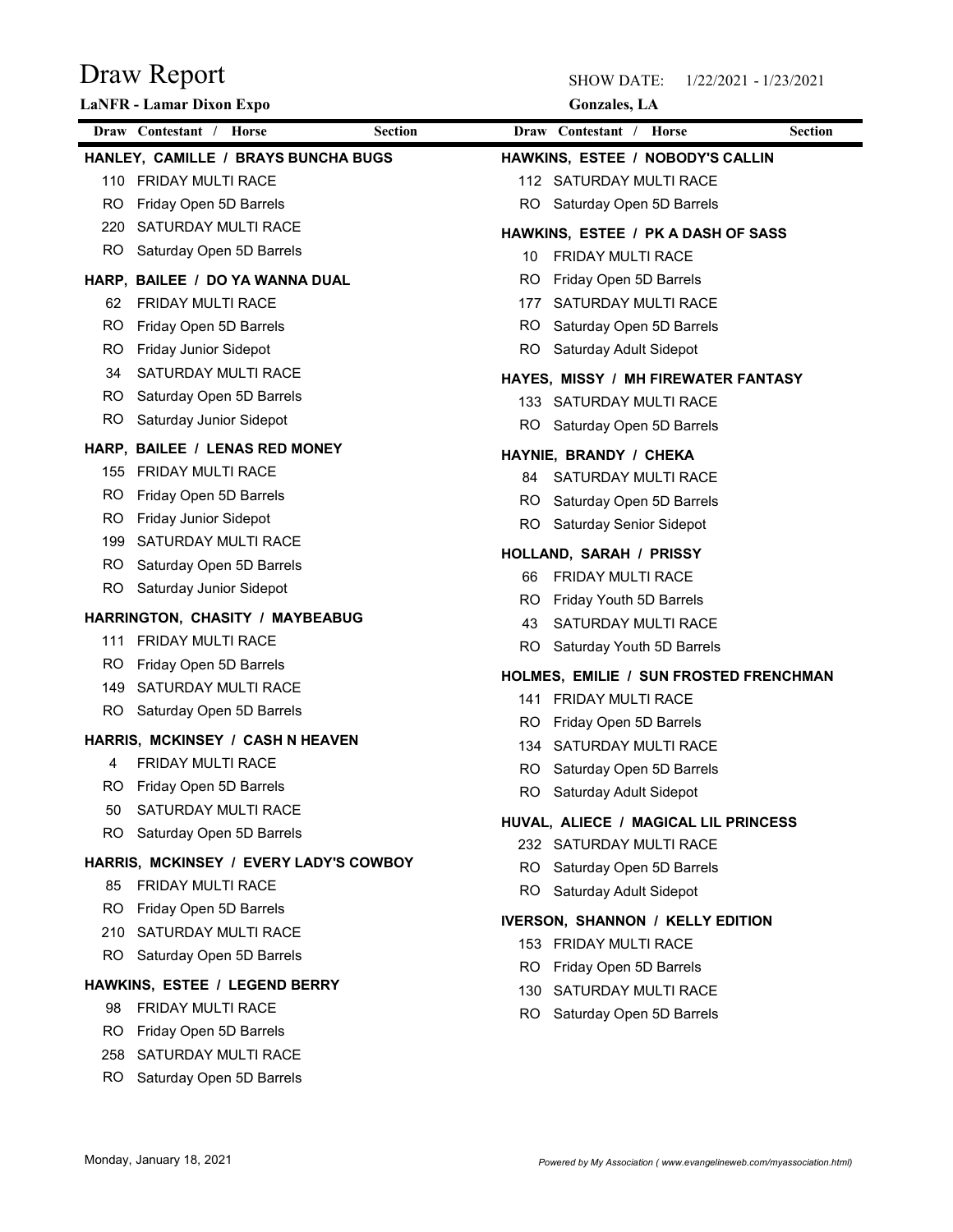|            | Draw Report                                                   |           | <b>SHOW DATE:</b><br>1/22/2021 - 1/23/2021     |                |
|------------|---------------------------------------------------------------|-----------|------------------------------------------------|----------------|
|            | LaNFR - Lamar Dixon Expo                                      |           | <b>Gonzales</b> , LA                           |                |
|            | Draw Contestant / Horse<br><b>Section</b>                     |           | Draw Contestant / Horse                        | <b>Section</b> |
|            | JEAN, ANGIE / HAPPYBUCKINMARDIGRAS                            |           | JETER, LAUREN / GIN RUM BOOGIE                 |                |
| 38         | RAISE THE STAKES SHOOTOUT                                     | 101       | FRIDAY MULTI RACE                              |                |
| RO.<br>RO. | Friday Open 5D Barrels<br><b>Friday Senior Sidepot</b>        | RO<br>RO  | Friday Open 5D Barrels<br>Friday Adult Sidepot |                |
| 237        | SATURDAY MULTI RACE                                           | 73        | SATURDAY MULTI RACE                            |                |
| RO.        | Saturday Open 5D Barrels                                      | RO        | Saturday Open 5D Barrels                       |                |
| RO.        | Saturday Senior Sidepot                                       | <b>RO</b> | Saturday Adult Sidepot                         |                |
|            | JEAN, ANGIE / KN JASTR TAZZ TA FAME                           |           | JOHNSON, JENNA / THREE TIME DANCER             |                |
| 39         | FRIDAY MULTI RACE                                             | 94        | SATURDAY MULTI RACE                            |                |
| RO.        | Friday Open 5D Barrels                                        | RO        | Saturday Youth 5D Barrels                      |                |
| RO.        | Friday Senior Sidepot                                         | RO        | Saturday Open 5D Barrels                       |                |
| 62         | SATURDAY MULTI RACE                                           |           | JOSEY, ANGELA / LS LENA SAVANA                 |                |
| RO.        | Saturday Open 5D Barrels                                      |           | 123 SATURDAY MULTI RACE                        |                |
| <b>RO</b>  | Saturday Senior Sidepot                                       | RO.       | Saturday Open 5D Barrels                       |                |
|            | JEAN, PARIS / ELMER'S ON FIRE                                 |           | JOSEY, ANGELA / LS OKLAHOMA DRIFTER            |                |
| 139        | FRIDAY MULTI RACE                                             |           | 179 SATURDAY MULTI RACE                        |                |
| RO.        | Friday Open 5D Barrels                                        | RO.       | Saturday Open 5D Barrels                       |                |
| RO.        | <b>Friday Adult Sidepot</b>                                   |           | JOSEY, JUSTIN / MAVERICK                       |                |
| 253        | SATURDAY MULTI RACE                                           |           | 198 SATURDAY MULTI RACE                        |                |
| RO.        | Saturday Open 5D Barrels                                      | RO.       | Saturday Open 5D Barrels                       |                |
| <b>RO</b>  | Saturday Adult Sidepot                                        |           | KELLER, LACY / KT SHARP CORONA                 |                |
|            | JEAN, PARIS / FAME IN A FLING                                 | 56        | SATURDAY MULTI RACE                            |                |
| 7          | RAISE THE STAKES SHOOTOUT                                     | RO.       | Saturday Open 5D Barrels                       |                |
| RO.        | Friday Open 5D Barrels                                        | RO        | Saturday Adult Sidepot                         |                |
| RO.        | <b>Friday Adult Sidepot</b><br>SATURDAY MULTI RACE            |           | KING, SARA / LCR MISS COILED CASH              |                |
| RO.        | Saturday Open 5D Barrels                                      |           | 100 SATURDAY MULTI RACE                        |                |
| RO.        | Saturday Adult Sidepot                                        | RO.       | Saturday Open 5D Barrels                       |                |
|            |                                                               |           | KING, SARA / SMART ROWDY PLAYBOY               |                |
|            | JEAN, PARIS / HOLDINALLTHESEISES<br>RAISE THE STAKES SHOOTOUT |           | 224 SATURDAY MULTI RACE                        |                |
| 58<br>RO.  | Friday Open 5D Barrels                                        | RO.       | Saturday Open 5D Barrels                       |                |
| RO.        | Friday Adult Sidepot                                          |           | KOPP, SAVANNAH / DUCHESS                       |                |
| 65         | SATURDAY MULTI RACE                                           | 79        | SATURDAY MULTI RACE                            |                |
| RO.        | Saturday Open 5D Barrels                                      | RO.       | Saturday Youth 5D Barrels                      |                |
| RO.        | Saturday Adult Sidepot                                        |           | KRIEG, ADDISON / RAISE A BLUE EASY             |                |
|            |                                                               | 106       | FRIDAY MULTI RACE                              |                |
|            |                                                               | <b>RO</b> | Friday Youth 5D Barrels                        |                |
|            |                                                               | 54        | SATURDAY MULTI RACE                            |                |
|            |                                                               |           | Saturday Youth 5D Barrels                      |                |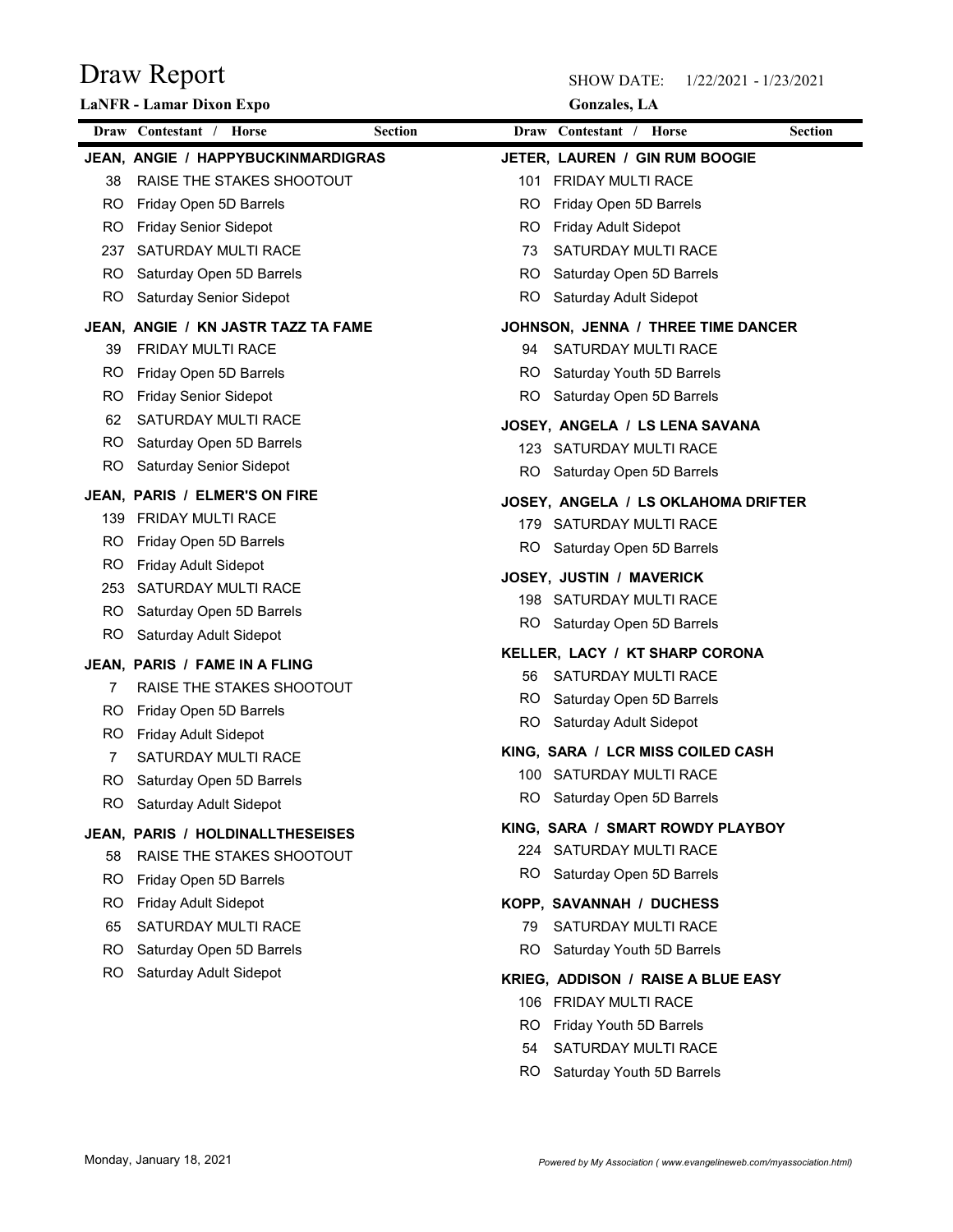| Draw Report                                                            |                         | <b>SHOW DATE:</b><br>1/22/2021 - 1/23/2021  |                |
|------------------------------------------------------------------------|-------------------------|---------------------------------------------|----------------|
| <b>LaNFR</b> - Lamar Dixon Expo                                        |                         | <b>Gonzales</b> , LA                        |                |
| Draw Contestant / Horse<br><b>Section</b>                              | Draw Contestant / Horse |                                             | <b>Section</b> |
| KRIEG, LOGAN / MAEBY A STARBERT                                        |                         | LAVIOLETTE, KATI / VR INSTAGATOR            |                |
| FRIDAY MULTI RACE<br>21                                                | 130                     | <b>FRIDAY MULTI RACE</b>                    |                |
| <b>RO</b><br>Friday Youth 5D Barrels<br>SATURDAY MULTI RACE<br>15      | RO                      | Friday Open 5D Barrels                      |                |
| <b>RO</b><br>Saturday Youth 5D Barrels                                 | R <sub>O</sub><br>40    | Friday Adult Sidepot<br>SATURDAY MULTI RACE |                |
|                                                                        | RO                      | Saturday Open 5D Barrels                    |                |
| KRIEG, SUSAN / STARBERTS ELOISE                                        | R <sub>O</sub>          | Saturday Adult Sidepot                      |                |
| RAISE THE STAKES SHOOTOUT<br>48<br><b>RO</b><br>Friday Open 5D Barrels |                         | LAVIOLETTE, MEAGAN / MISS FIREWATER HOTTIE  |                |
| <b>RO</b><br><b>Friday Senior Sidepot</b>                              | 47                      | RAISE THE STAKES SHOOTOUT                   |                |
| 185<br><b>SATURDAY MULTI RACE</b>                                      | RO                      | Friday Open 5D Barrels                      |                |
| <b>RO</b><br>Saturday Open 5D Barrels                                  | 188                     | SATURDAY MULTI RACE                         |                |
| <b>RO</b><br>Saturday Senior Sidepot                                   | <b>RO</b>               | Saturday Open 5D Barrels                    |                |
| LAICHE, CASEY / GET IT IN GOLD                                         |                         | LAVIOLETTE, MEAGAN / RP BREEZEN FIRE        |                |
| RAISE THE STAKES SHOOTOUT<br>15                                        | 58                      | FRIDAY MULTI RACE                           |                |
| RO.<br>Friday Open 5D Barrels                                          | RO                      | Friday Open 5D Barrels                      |                |
| RO<br>Friday Adult Sidepot                                             | 48                      | SATURDAY MULTI RACE                         |                |
| SATURDAY MULTI RACE<br>195                                             | <b>RO</b>               | Saturday Open 5D Barrels                    |                |
| RO<br>Saturday Open 5D Barrels                                         |                         | LEE, ASHLEY / A RARE FORM OF CASH           |                |
| <b>RO</b><br>Saturday Adult Sidepot                                    |                         | 132 SATURDAY MULTI RACE                     |                |
| LANGE, TRACEY / CRITTERS SUPERFLY                                      | RO.                     | Saturday Open 5D Barrels                    |                |
| SATURDAY MULTI RACE<br>261                                             |                         | LEGENDRE, RHEALYN / ROSE                    |                |
| RO.<br>Saturday Open 5D Barrels                                        | 128                     | FRIDAY MULTI RACE                           |                |
| LANGSTON, GRACIE / ROSIE'S RAREN APRIL                                 | RO.                     | Friday Open 5D Barrels                      |                |
| 217 SATURDAY MULTI RACE                                                | RO.                     | Friday Adult Sidepot                        |                |
| RO.<br>Saturday Open 5D Barrels                                        | 57                      | SATURDAY MULTI RACE                         |                |
| RO<br>Saturday Adult Sidepot                                           | RO                      | Saturday Open 5D Barrels                    |                |
| LANGSTON, GRACIE / WT SMOKUM JOSE                                      | RO                      | Saturday Adult Sidepot                      |                |
| 241 SATURDAY MULTI RACE                                                |                         | LEGER, KAYLA / IMA SEXY PLAYGIRL            |                |
| RO<br>Saturday Open 5D Barrels                                         | 27                      | FRIDAY MULTI RACE                           |                |
| <b>RO</b><br>Saturday Adult Sidepot                                    | RO.                     | Friday Youth 5D Barrels                     |                |
| LASSEIGNE, DELANI / SKEEZIXS PLAYGIRL                                  | 41                      | SATURDAY MULTI RACE                         |                |
| 144 FRIDAY MULTI RACE                                                  | <b>RO</b>               | Saturday Youth 5D Barrels                   |                |
| Friday Open 5D Barrels<br>RO.                                          |                         | LINDSEY, CARLI / MISS JB0913                |                |
| RO<br>Friday Adult Sidepot                                             | 94                      | <b>FRIDAY MULTI RACE</b>                    |                |
| 205<br>SATURDAY MULTI RACE                                             | RO.                     | Friday Open 5D Barrels                      |                |
| RO<br>Saturday Open 5D Barrels                                         | RO                      | <b>Friday Adult Sidepot</b>                 |                |
| RO.<br>Saturday Adult Sidepot                                          | 18                      | SATURDAY MULTI RACE                         |                |
|                                                                        | RO                      | Saturday Open 5D Barrels                    |                |
|                                                                        | <b>RO</b>               | Saturday Adult Sidepot                      |                |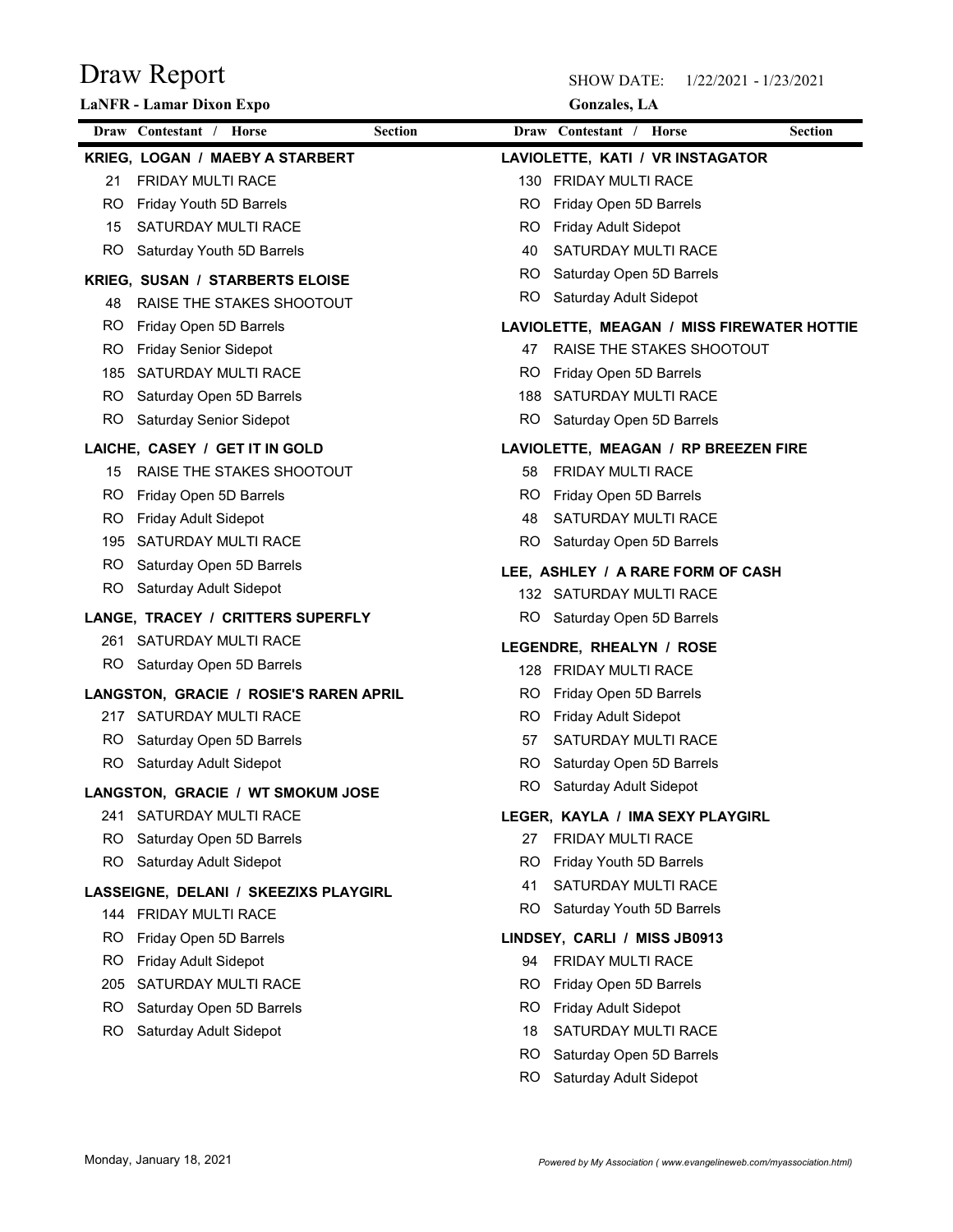| Draw Report                               |           | <b>SHOW DATE:</b><br>1/22/2021 - 1/23/2021         |                |
|-------------------------------------------|-----------|----------------------------------------------------|----------------|
| LaNFR - Lamar Dixon Expo                  |           | <b>Gonzales</b> , LA                               |                |
| Draw Contestant / Horse<br><b>Section</b> |           | Draw Contestant / Horse                            | <b>Section</b> |
| LOFTIN, JILL / MASTER OF MY FORTUNE       |           | MACERA, KATHERINE / BLEW BAYOU                     |                |
| FRIDAY MULTI RACE<br>16                   |           | 104 FRIDAY MULTI RACE                              |                |
| Friday Open 5D Barrels<br>RO.             | RO        | Friday Open 5D Barrels                             |                |
| Friday Junior Sidepot<br>RO.              | RO        | Friday Adult Sidepot                               |                |
| SATURDAY MULTI RACE<br>55                 | 242       | SATURDAY MULTI RACE                                |                |
| Saturday Open 5D Barrels<br>RO.           | RO.       | Saturday Open 5D Barrels                           |                |
| RO<br>Saturday Junior Sidepot             | RO        | Saturday Adult Sidepot                             |                |
| LOFTIN, JILL / PISTOL                     |           | MACERA, KATHERINE / SFW ROCKSTAR                   |                |
| 160 FRIDAY MULTI RACE                     | 3         | FRIDAY MULTI RACE                                  |                |
| Friday Open 5D Barrels<br>RO.             | RO        | Friday Open 5D Barrels                             |                |
| Friday Junior Sidepot<br>RO.              | RO        | Friday Adult Sidepot                               |                |
| 248 SATURDAY MULTI RACE                   | 82        | SATURDAY MULTI RACE                                |                |
| Saturday Open 5D Barrels<br>RO.           | RO.       | Saturday Open 5D Barrels                           |                |
| <b>RO</b><br>Saturday Junior Sidepot      | <b>RO</b> | Saturday Adult Sidepot                             |                |
| LOFTIN, JILL / TOBY CUTTERS JACKPOT       |           | MARCEAUX, EMILY / WENDY                            |                |
| FRIDAY MULTI RACE<br>97                   |           | 116 FRIDAY MULTI RACE                              |                |
| Friday Open 5D Barrels<br>RO.             | RO.       | Friday Open 5D Barrels                             |                |
| Friday Junior Sidepot<br>RO.              | RO.       | <b>Friday Junior Sidepot</b>                       |                |
| SATURDAY MULTI RACE<br>176                | 68        | SATURDAY MULTI RACE                                |                |
| Saturday Open 5D Barrels<br>RO.           | RO.       | Saturday Open 5D Barrels                           |                |
| RO.<br>Saturday Junior Sidepot            | RO.       | Saturday Junior Sidepot                            |                |
| LOPINTO, CHEYENNE / CAFFEE LATTE          |           | <b>MARKS, TY / HUSSLIN SPARKS GOLD</b>             |                |
| SATURDAY MULTI RACE<br>38                 | 38        | FRIDAY MULTI RACE                                  |                |
| Saturday Open 5D Barrels<br>RO.           | RO.       | Friday Open 5D Barrels                             |                |
| LOPINTO, CHEYENNE / KS HUSTLING HUSSEY    | RO.       | Friday Adult Sidepot                               |                |
| 225 SATURDAY MULTI RACE                   | 90        | SATURDAY MULTI RACE                                |                |
| RO<br>Saturday Open 5D Barrels            | RO.       | Saturday Open 5D Barrels                           |                |
| LOUQUE, LANI / MILLIE                     | RO.       | Saturday Adult Sidepot                             |                |
| FRIDAY MULTI RACE<br>121                  |           | MARTIN, ALLI / JA BLOOMING COOL                    |                |
| Friday Youth 5D Barrels<br>RO.            | 123       | FRIDAY MULTI RACE                                  |                |
| SATURDAY MULTI RACE<br>1                  | RO.       | Friday Open 5D Barrels                             |                |
| Saturday Youth 5D Barrels<br>RO           | 169       | SATURDAY MULTI RACE                                |                |
| <b>RO</b><br>Saturday Open 5D Barrels     | RO.<br>RO | Saturday Open 5D Barrels<br>Saturday Adult Sidepot |                |
| LOUVIERE, ELLE / SHINERS SUGAR SPARK      |           |                                                    |                |
| 113 FRIDAY MULTI RACE                     |           | <b>MARTIN, ALLI / SHINES TOPSAIL</b>               |                |
| Friday Youth 5D Barrels<br>RO.            | 70        | FRIDAY MULTI RACE                                  |                |
| SATURDAY MULTI RACE<br>155                | RO.       | Friday Open 5D Barrels                             |                |
| Saturday Youth 5D Barrels<br>RO.          | 99        | SATURDAY MULTI RACE                                |                |
| Saturday Open 5D Barrels<br>RO.           | RO.       | Saturday Open 5D Barrels                           |                |
|                                           | RO        | Saturday Adult Sidepot                             |                |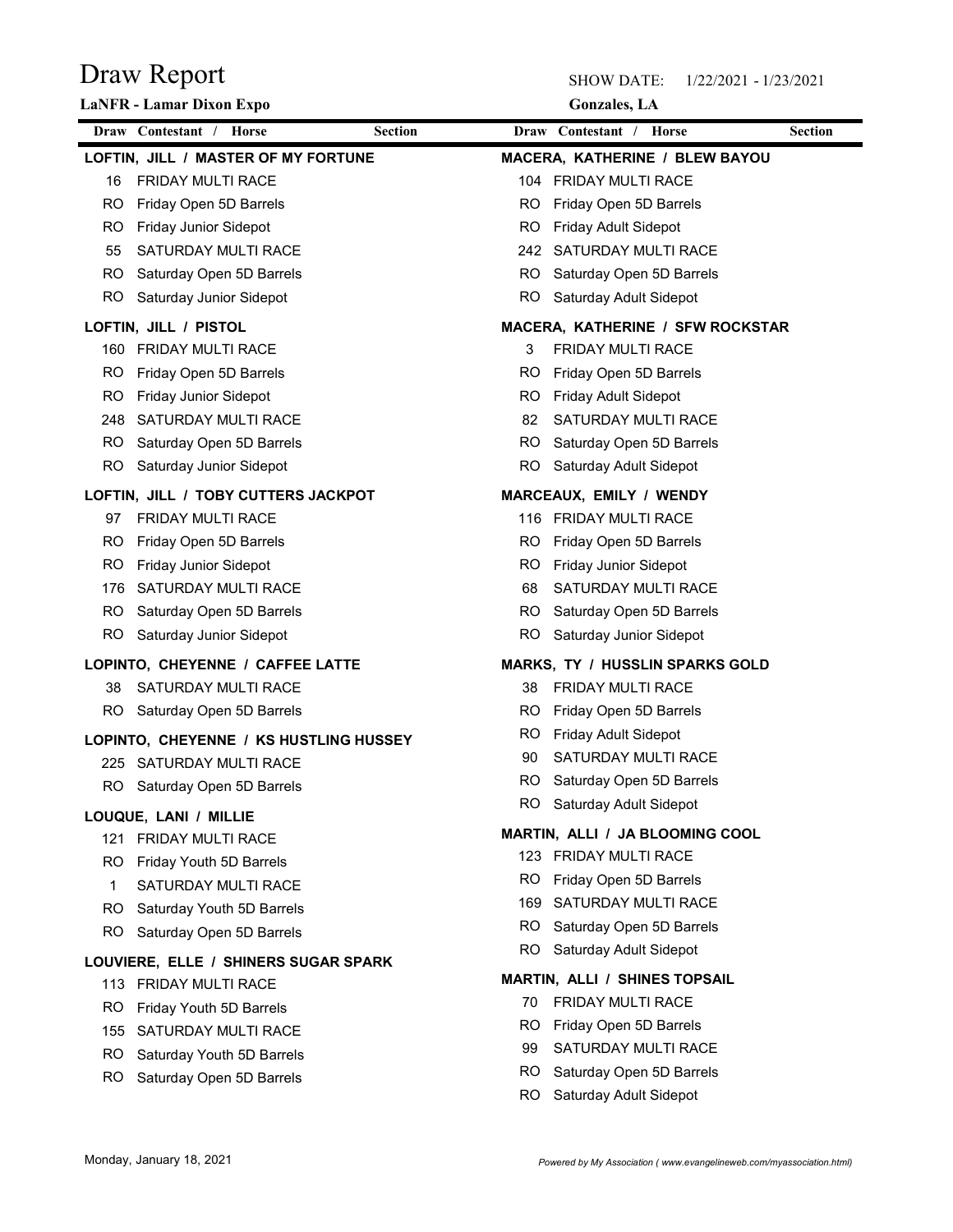|           | Draw Report<br>LaNFR - Lamar Dixon Expo   |     | <b>SHOW DATE:</b><br>1/22/2021 - 1/23/2021<br><b>Gonzales</b> , LA |                |
|-----------|-------------------------------------------|-----|--------------------------------------------------------------------|----------------|
|           | Draw Contestant / Horse<br><b>Section</b> |     | Draw Contestant / Horse                                            | <b>Section</b> |
|           | <b>MARTIN, ALLI / SLING SHOT</b>          |     | MARYMAN, RYLEE JO / ONE CUPA TEES SIS                              |                |
| 17        | FRIDAY MULTI RACE                         | 54  | RAISE THE STAKES SHOOTOUT                                          |                |
| RO.       | Friday Open 5D Barrels                    | RO  | Friday Youth 5D Barrels                                            |                |
| 20        | SATURDAY MULTI RACE                       | RO  | Friday Open 5D Barrels                                             |                |
| RO.       | Saturday Open 5D Barrels                  | 250 | SATURDAY MULTI RACE                                                |                |
| RO.       | Saturday Adult Sidepot                    | RO. | Saturday Youth 5D Barrels                                          |                |
|           | <b>MARTIN, ALLI / SUPAFREAK</b>           | RO  | Saturday Open 5D Barrels                                           |                |
|           | 163 FRIDAY MULTI RACE                     |     | MARYMAN, RYLEE JO / WYO STARLIGHT SPECIAL                          |                |
| RO.       | Friday Open 5D Barrels                    | 6   | RAISE THE STAKES SHOOTOUT                                          |                |
| 262       | SATURDAY MULTI RACE                       | RO  | Friday Youth 5D Barrels                                            |                |
| RO.       | Saturday Open 5D Barrels                  | RO  | Friday Open 5D Barrels                                             |                |
| <b>RO</b> | Saturday Adult Sidepot                    | 29  | SATURDAY MULTI RACE                                                |                |
|           | <b>MARTIN, RAINEE / BUSTER</b>            |     | RO Saturday Youth 5D Barrels                                       |                |
| 19        | SATURDAY MULTI RACE                       | RO. | Saturday Open 5D Barrels                                           |                |
| RO.       | Saturday Youth 5D Barrels                 |     | <b>MAYFIELD, EMMA / SPICY</b>                                      |                |
| RO.       | Saturday Open 5D Barrels                  |     | 202 SATURDAY MULTI RACE                                            |                |
|           | <b>MARTIN, RILEY / MAGIC</b>              |     | RO Saturday Youth 5D Barrels                                       |                |
|           | 129 SATURDAY MULTI RACE                   |     | MCBRIDE, ASHLEY / PEPTOS SOUTHERN GIRL                             |                |
| RO.       | Saturday Youth 5D Barrels                 | 36  | SATURDAY MULTI RACE                                                |                |
| RO        | Saturday Open 5D Barrels                  | RO. | Saturday Open 5D Barrels                                           |                |
|           | MARTINEAU, LEANE / CHISUM                 | RO. | Saturday Adult Sidepot                                             |                |
| 69        | FRIDAY MULTI RACE                         |     | MCDONALD, KAYLA / LD FAME IS OKEY                                  |                |
| RO.       | Friday Open 5D Barrels                    | 89  | FRIDAY MULTI RACE                                                  |                |
| 238       | SATURDAY MULTI RACE                       | RO. | Friday Open 5D Barrels                                             |                |
| RO.       | Saturday Open 5D Barrels                  | 93  | SATURDAY MULTI RACE                                                |                |
|           | <b>MARTINEAU, LEANE / THE BOSS</b>        | RO. | Saturday Open 5D Barrels                                           |                |
| 37        | RAISE THE STAKES SHOOTOUT                 |     | MCDONALD, KAYLA / LM HANNAH MONTANA                                |                |
| 122       | SATURDAY MULTI RACE                       | 13  | FRIDAY MULTI RACE                                                  |                |
| RO        | Saturday Open 5D Barrels                  | RO. | Friday Open 5D Barrels                                             |                |
|           | MARYMAN, RYLEE JO / CLARKS BILLY BOY      | 42  | SATURDAY MULTI RACE                                                |                |
| 31        | RAISE THE STAKES SHOOTOUT                 | RO. | Saturday Open 5D Barrels                                           |                |
| RO.       | Friday Youth 5D Barrels                   |     | MCKNIGHT, HARLEY / RARE OVATION                                    |                |
| RO.       | Friday Open 5D Barrels                    | 74  | FRIDAY MULTI RACE                                                  |                |
|           | 135 SATURDAY MULTI RACE                   | RO. | Friday Open 5D Barrels                                             |                |
| RO.       | Saturday Youth 5D Barrels                 |     | MELANCON, JESSICA / PLAYERS RISING STAR                            |                |
| RO.       | Saturday Open 5D Barrels                  |     | 107 SATURDAY MULTI RACE                                            |                |
|           |                                           | RO. | Saturday Open 5D Barrels                                           |                |
|           |                                           | RO. |                                                                    |                |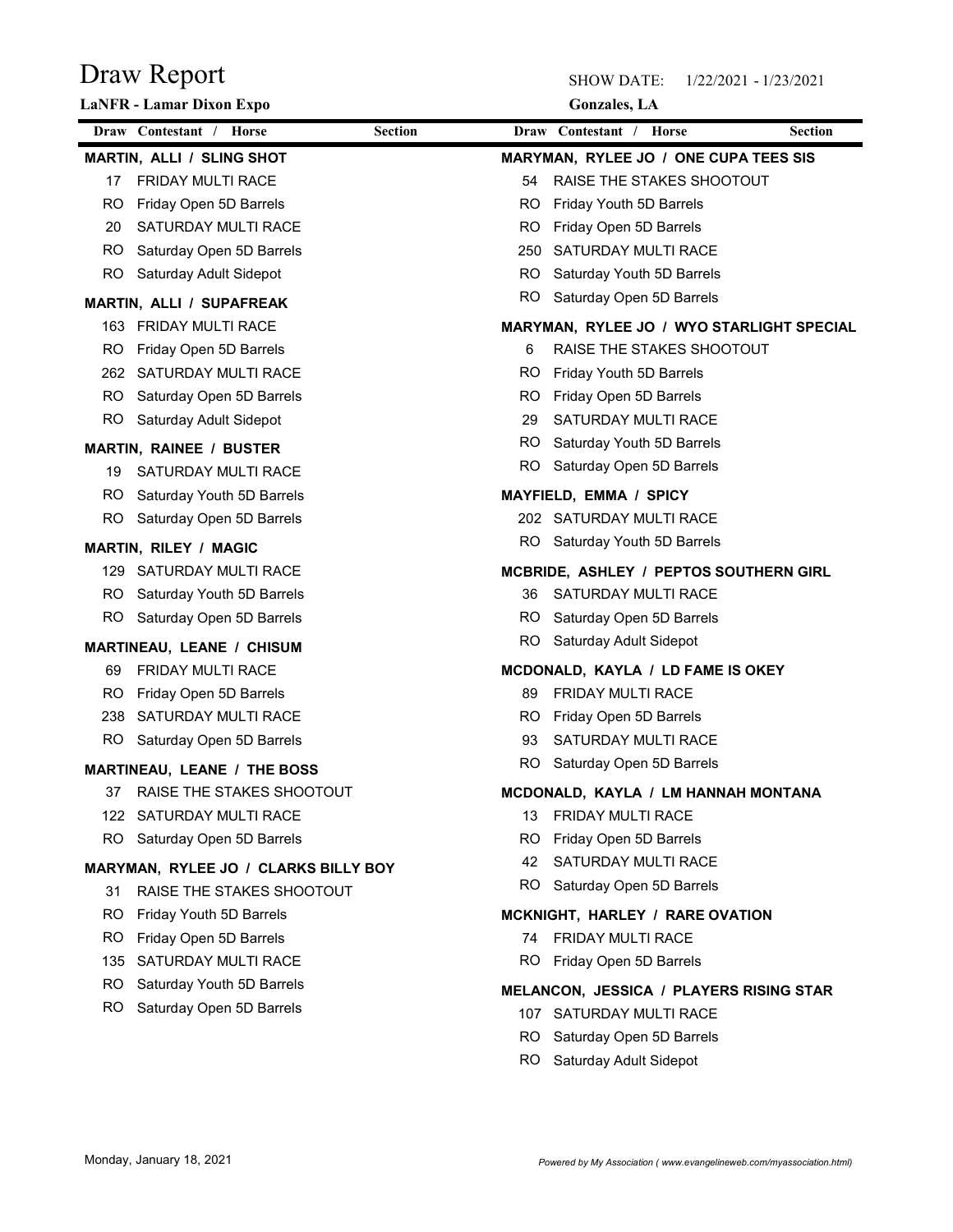| Draw Report                                               |                                                        | 1/22/2021 - 1/23/2021 |
|-----------------------------------------------------------|--------------------------------------------------------|-----------------------|
| LaNFR - Lamar Dixon Expo                                  | <b>Gonzales</b> , LA                                   |                       |
| Draw Contestant / Horse<br><b>Section</b>                 | Draw Contestant / Horse                                | <b>Section</b>        |
| MELANCON, JESSICA / WHO DAT BREES N BY                    | NICHOLSON, KATELYN / LAICOS BABY KAY                   |                       |
| <b>FRIDAY MULTI RACE</b><br>36                            | RAISE THE STAKES SHOOTOUT<br>12                        |                       |
| Friday Open 5D Barrels<br>RO.                             | PARNELL, JOSLYN / GET IT TA GO                         |                       |
| Friday Adult Sidepot<br>RO.                               | SATURDAY MULTI RACE<br>165                             |                       |
| SATURDAY MULTI RACE<br>244                                | Saturday Open 5D Barrels<br>RO.                        |                       |
| Saturday Open 5D Barrels<br>RO.                           | Saturday Junior Sidepot<br>RO.                         |                       |
| RO<br>Saturday Adult Sidepot                              | PARNELL, MIKKI / CHICS STAR SEEKER                     |                       |
| MENDENHALL, COURTNEY / FLASHY MOON FLIT                   | SATURDAY MULTI RACE<br>37                              |                       |
| 223 SATURDAY MULTI RACE                                   | Saturday Open 5D Barrels<br>RO.                        |                       |
| Saturday Open 5D Barrels<br>RO.                           | RO.<br>Saturday Senior Sidepot                         |                       |
|                                                           |                                                        |                       |
| MOORE, HAILEY / DANDI<br>FRIDAY MULTI RACE<br>60          | PARRA, AVA / BAR B DUN CAN BOOGIE                      |                       |
| RO.<br>Friday Open 5D Barrels                             | SATURDAY MULTI RACE<br>184                             |                       |
| SATURDAY MULTI RACE<br>152                                | Saturday Youth 5D Barrels<br>RO.                       |                       |
| RO.<br>Saturday Open 5D Barrels                           | RO.<br>Saturday Open 5D Barrels                        |                       |
|                                                           | PEFFLEY, LILLIAN / BELLA                               |                       |
| MORAN, DARLENE / ITTY BIT OF BRISCO                       | 136 FRIDAY MULTI RACE                                  |                       |
| RAISE THE STAKES SHOOTOUT<br>44                           | Friday Youth 5D Barrels<br>RO.                         |                       |
| Friday Open 5D Barrels<br>RO.                             | Friday Open 5D Barrels<br>RO.                          |                       |
| RO.<br><b>Friday Senior Sidepot</b>                       | SATURDAY MULTI RACE<br>126                             |                       |
| SATURDAY MULTI RACE<br>8                                  | Saturday Youth 5D Barrels<br>RO.                       |                       |
| RO.<br>Saturday Open 5D Barrels                           | Saturday Open 5D Barrels<br>RO.                        |                       |
| RO<br>Saturday Senior Sidepot                             | PETERS, MADISON / FAMOUS ALI                           |                       |
| NAVARRE, CINDY / PREACHER                                 | FRIDAY MULTI RACE<br>22                                |                       |
| SATURDAY MULTI RACE<br>157                                | RO.<br>Friday Open 5D Barrels                          |                       |
| Saturday Open 5D Barrels<br>RO.                           | RO.<br>Friday Junior Sidepot                           |                       |
| RO.<br>Saturday Adult Sidepot                             | SATURDAY MULTI RACE<br>63                              |                       |
| NAVARRE, CINDY / PWS CAT                                  | RO.<br>Saturday Open 5D Barrels                        |                       |
| SATURDAY MULTI RACE<br>70                                 | RO<br>Saturday Junior Sidepot                          |                       |
| RO.<br>Saturday Open 5D Barrels                           |                                                        |                       |
| RO<br>Saturday Adult Sidepot                              | PETERS, MADISON / SPIDER WEBB<br>140 FRIDAY MULTI RACE |                       |
|                                                           | Friday Open 5D Barrels<br>RO.                          |                       |
| NEWMAN, BAYLIE / SETHS VILLAGE CHAMP<br>FRIDAY MULTI RACE | RO.<br>Friday Junior Sidepot                           |                       |
| 47                                                        | SATURDAY MULTI RACE                                    |                       |
| Friday Open 5D Barrels<br>RO.                             | 209                                                    |                       |
| SATURDAY MULTI RACE<br>160                                | Saturday Open 5D Barrels<br>RO.                        |                       |
| Saturday Open 5D Barrels<br>RO.                           | RO.<br>Saturday Junior Sidepot                         |                       |
| NICHOLSON, KATELYN / DUALS LIL PISTOL                     | PHILLIPS, ASHLIE / JETTIN JUNEBUG                      |                       |
| FRIDAY MULTI RACE<br>88                                   | FRIDAY MULTI RACE<br>59                                |                       |
| Friday Open 5D Barrels<br>RO.                             | Friday Open 5D Barrels<br>RO.                          |                       |
| SATURDAY MULTI RACE<br>230                                | SATURDAY MULTI RACE<br>30                              |                       |
| Saturday Open 5D Barrels<br>RO.                           | Saturday Open 5D Barrels<br>RO.                        |                       |
|                                                           |                                                        |                       |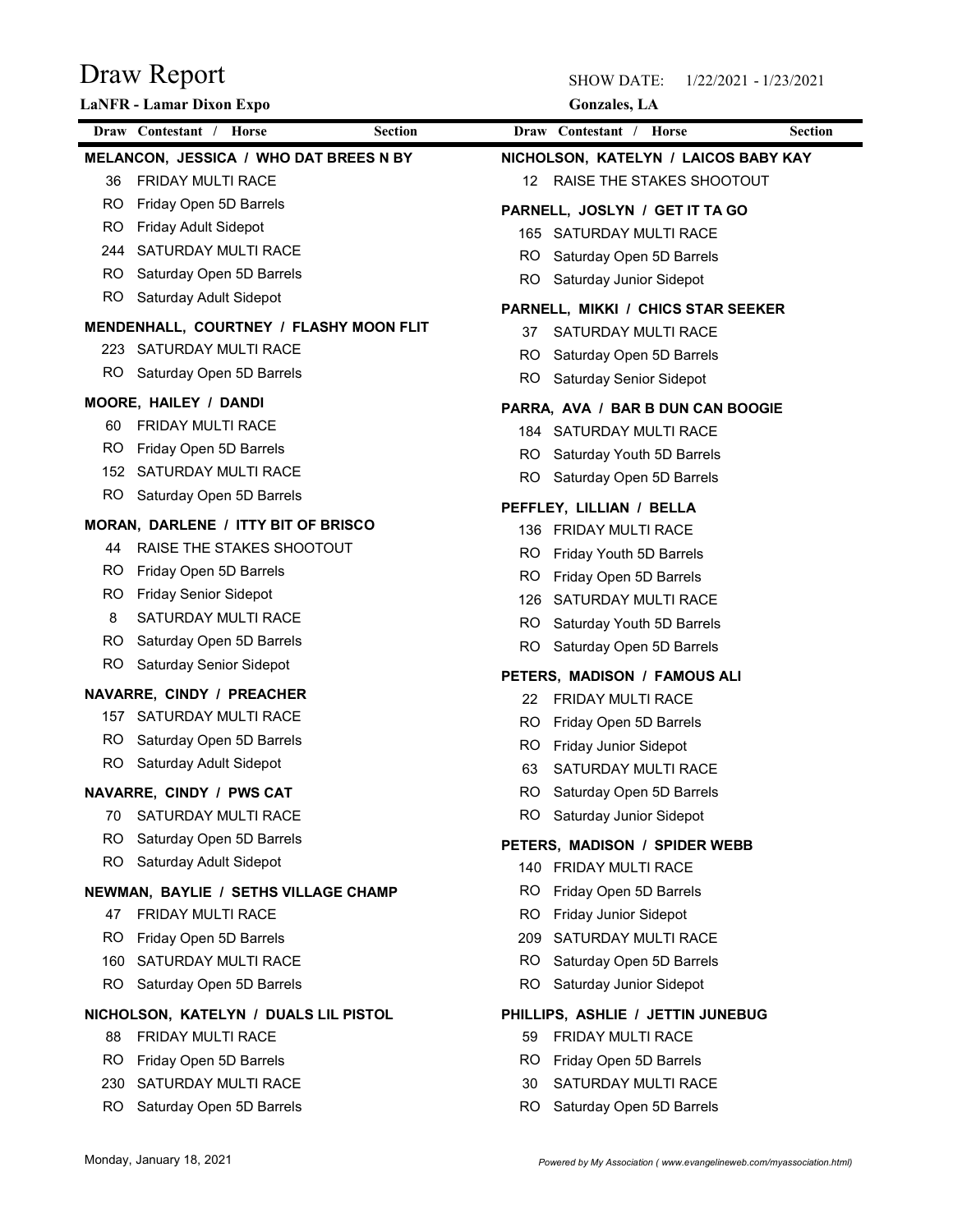|            | Draw Report                                           |            | <b>SHOW DATE:</b>                                        | 1/22/2021 - 1/23/2021 |
|------------|-------------------------------------------------------|------------|----------------------------------------------------------|-----------------------|
|            | LaNFR - Lamar Dixon Expo                              |            | <b>Gonzales</b> , LA                                     |                       |
|            | Draw Contestant / Horse<br><b>Section</b>             |            | Draw Contestant / Horse                                  | <b>Section</b>        |
|            | PITRE, RHEA / SUMMERS LITTLE SURPRISE                 |            | RICHARDSON, ANGELA / ZAN BAR CHIEF                       |                       |
| -1         | RAISE THE STAKES SHOOTOUT                             | 148        | <b>FRIDAY MULTI RACE</b>                                 |                       |
| RO.        | Friday Open 5D Barrels                                | RO         | Friday Open 5D Barrels                                   |                       |
| RO.        | Friday Adult Sidepot                                  | 234        | SATURDAY MULTI RACE                                      |                       |
|            | 214 SATURDAY MULTI RACE                               | RO         | Saturday Open 5D Barrels                                 |                       |
| RO.<br>RO. | Saturday Open 5D Barrels<br>Saturday Adult Sidepot    |            | RICHARDSON, KENEDIE / RAREN TA FAME                      |                       |
|            |                                                       | 12         | FRIDAY MULTI RACE                                        |                       |
|            | POWELL, MCKENZIE / CACK PARR<br>119 FRIDAY MULTI RACE | RO.<br>32  | Friday Open 5D Barrels<br>SATURDAY MULTI RACE            |                       |
| RO.        | Friday Open 5D Barrels                                | RO.        | Saturday Open 5D Barrels                                 |                       |
| RO.        | Friday Adult Sidepot                                  |            |                                                          |                       |
|            | 145 SATURDAY MULTI RACE                               |            | RICHARDSON, KENEDIE / THE DOCTORS AT THE BA              |                       |
| RO.        | Saturday Open 5D Barrels                              | RO.        | 105 FRIDAY MULTI RACE<br>Friday Open 5D Barrels          |                       |
| RO.        | Saturday Adult Sidepot                                | 181        | SATURDAY MULTI RACE                                      |                       |
|            | RANDLE, BOBBI / STREAKIN TO PASSER                    | RO.        | Saturday Open 5D Barrels                                 |                       |
|            | 180 SATURDAY MULTI RACE                               |            |                                                          |                       |
| RO.        | Saturday Open 5D Barrels                              | 35         | ROBERTS, HILARY / EMBER BUG<br>RAISE THE STAKES SHOOTOUT |                       |
| RO.        | Saturday Senior Sidepot                               |            |                                                          |                       |
|            | REINE, MACIE / SF GIVEM HELL HONEY                    |            | ROBERTSON, JORDAN / PT FIREWATER FORREST                 |                       |
| 22         | RAISE THE STAKES SHOOTOUT                             | 56         | FRIDAY MULTI RACE                                        |                       |
| RO.        | Friday Open 5D Barrels                                | RO.<br>67  | Friday Open 5D Barrels<br>SATURDAY MULTI RACE            |                       |
|            | 183 SATURDAY MULTI RACE                               | RO         | Saturday Open 5D Barrels                                 |                       |
| RO.        | Saturday Open 5D Barrels                              |            |                                                          |                       |
| RO.        | Saturday Adult Sidepot                                |            | ROBY, KRISTEN / DASH THRU FIREWATER                      |                       |
|            | RICHARD, LINDSEY / DELTAS DUN LOPPEN                  | 43         | RAISE THE STAKES SHOOTOUT                                |                       |
| 49         | RAISE THE STAKES SHOOTOUT                             |            | ROGERS, BELINDA / NF REDMAN ROGER                        |                       |
| RO.        | Friday Open 5D Barrels                                |            | 47 SATURDAY MULTI RACE                                   |                       |
| RO.        | Friday Adult Sidepot                                  | RO.<br>RO  | Saturday Open 5D Barrels                                 |                       |
| 153        | SATURDAY MULTI RACE                                   |            | <b>Saturday Senior Sidepot</b>                           |                       |
| RO.        | Saturday Open 5D Barrels                              |            | ROHMAN, APRIL / A WIZZEN IMPACT                          |                       |
| RO.        | Saturday Adult Sidepot                                | 76.        | FRIDAY MULTI RACE                                        |                       |
|            | RICHARD, SHELBI / CRYSTAL COWBOY                      | RO.        | Friday Open 5D Barrels                                   |                       |
| 45         | FRIDAY MULTI RACE                                     | 120<br>RO. | SATURDAY MULTI RACE<br>Saturday Open 5D Barrels          |                       |
| RO.        | Friday Open 5D Barrels                                |            |                                                          |                       |
| 197        | SATURDAY MULTI RACE                                   |            | ROHMAN, TRISTA / MISS DO DA TEE                          |                       |
| RO.        | Saturday Open 5D Barrels                              |            | 126 FRIDAY MULTI RACE                                    |                       |
|            | RICHARDSON, ANGELA / STREAKING DISCO                  | RO.<br>227 | Friday Open 5D Barrels<br>SATURDAY MULTI RACE            |                       |
| 27         | RAISE THE STAKES SHOOTOUT                             | RO.        | Saturday Open 5D Barrels                                 |                       |
| RO.        | Friday Open 5D Barrels                                |            |                                                          |                       |
| 27         | SATURDAY MULTI RACE                                   |            |                                                          |                       |
|            | RO Saturday Open 5D Barrels                           |            |                                                          |                       |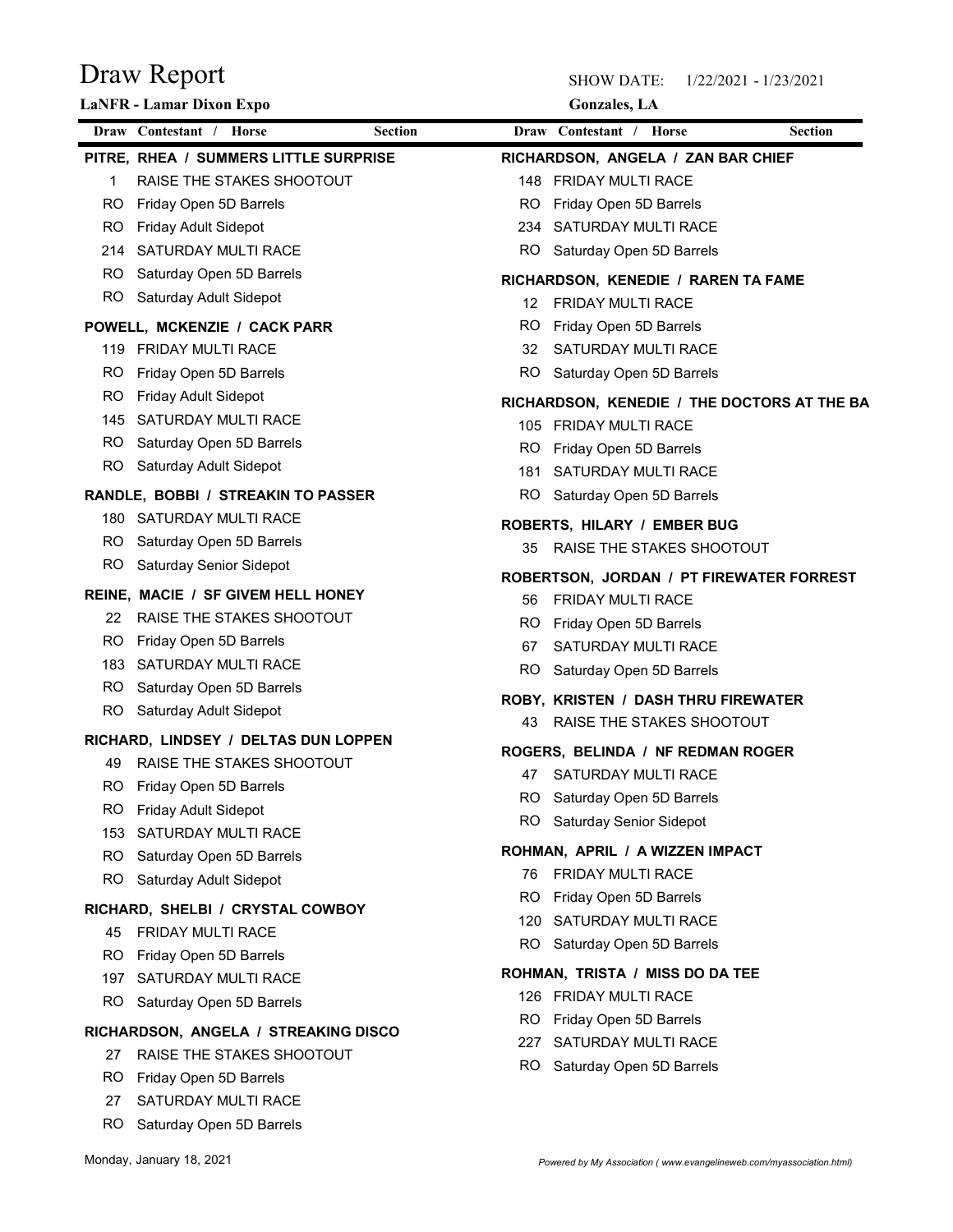| Gonzales, LA |  |  |
|--------------|--|--|
|              |  |  |

| Draw Report<br><b>LaNFR</b> - Lamar Dixon Expo                        |                | <b>SHOW DATE:</b><br><b>Gonzales</b> , LA              | 1/22/2021 - 1/23/2021 |
|-----------------------------------------------------------------------|----------------|--------------------------------------------------------|-----------------------|
| Draw Contestant / Horse                                               | <b>Section</b> | Draw Contestant / Horse                                | <b>Section</b>        |
| ROMERO, KRISTA / COCHISE                                              |                | SEAUX, CHEYENNE / GENUINE DOWN DASH                    |                       |
| <b>FRIDAY MULTI RACE</b><br>54                                        | 9              | FRIDAY MULTI RACE                                      |                       |
| Friday Open 5D Barrels<br>RO                                          | RO             | Friday Open 5D Barrels                                 |                       |
| SATURDAY MULTI RACE<br>88                                             | RO             | Friday Junior Sidepot                                  |                       |
| <b>RO</b><br>Saturday Open 5D Barrels                                 | 9              | SATURDAY MULTI RACE                                    |                       |
|                                                                       | RO.            | Saturday Open 5D Barrels                               |                       |
| ROMIG, BROOKE / SOLOS HONEY BADGER<br><b>FRIDAY MULTI RACE</b><br>159 | RO             | Saturday Junior Sidepot                                |                       |
| RO<br>Friday Open 5D Barrels                                          |                | SEAUX, CHEYENNE / JUNIORS PEPPY BAR                    |                       |
| SATURDAY MULTI RACE<br>158                                            | 156            | <b>FRIDAY MULTI RACE</b>                               |                       |
| RO.<br>Saturday Open 5D Barrels                                       | RO             | Friday Open 5D Barrels                                 |                       |
|                                                                       | RO             | Friday Junior Sidepot                                  |                       |
| ROY, MONTANA / LA MUDD SLINGER                                        | 255            | SATURDAY MULTI RACE                                    |                       |
| FRIDAY MULTI RACE<br>78                                               | RO.            | Saturday Open 5D Barrels                               |                       |
| RO.<br>Friday Open 5D Barrels                                         | <b>RO</b>      | Saturday Junior Sidepot                                |                       |
| Friday Junior Sidepot<br>RO.                                          |                |                                                        |                       |
| SATURDAY MULTI RACE<br>138                                            |                | SEAUX, CHEYENNE / RANGER PACKING PISTOL                |                       |
| <b>RO</b><br>Saturday Open 5D Barrels                                 | 95<br>RO.      | FRIDAY MULTI RACE                                      |                       |
| RO<br>Saturday Junior Sidepot                                         | RO.            | Friday Open 5D Barrels<br><b>Friday Junior Sidepot</b> |                       |
| ROY, MONTANA / SASS ME IN FRENCH                                      | 96             | SATURDAY MULTI RACE                                    |                       |
| FRIDAY MULTI RACE<br>8                                                | RO.            | Saturday Open 5D Barrels                               |                       |
| Friday Open 5D Barrels<br>RO.                                         | RO             | Saturday Junior Sidepot                                |                       |
| Friday Junior Sidepot<br>RO.                                          |                |                                                        |                       |
| SATURDAY MULTI RACE<br>61                                             |                | SHARPE, HARLEE / ROYAL BLUE DOLLAR                     |                       |
| RO.<br>Saturday Open 5D Barrels                                       |                | 222 SATURDAY MULTI RACE                                |                       |
| RO.<br>Saturday Junior Sidepot                                        | RO.            | Saturday Open 5D Barrels                               |                       |
| ROY, MONTANA / WHO STOLI MY CORONA                                    |                | SHIDAKER, ELIANA / SHOWDOWNS BAY ROXIE                 |                       |
| FRIDAY MULTI RACE<br>41                                               |                | 103 FRIDAY MULTI RACE                                  |                       |
| Friday Open 5D Barrels<br>RO.                                         | RO.            | Friday Open 5D Barrels                                 |                       |
| Friday Junior Sidepot<br>RO.                                          | RO.            | <b>Friday Junior Sidepot</b>                           |                       |
| SATURDAY MULTI RACE<br>102                                            | 81             | SATURDAY MULTI RACE                                    |                       |
| RO<br>Saturday Open 5D Barrels                                        | RO.            | Saturday Open 5D Barrels                               |                       |
| RO.<br>Saturday Junior Sidepot                                        | RO.            | Saturday Junior Sidepot                                |                       |
| RYDER, KAITLYN / FRED                                                 |                | SIMMONS, TINA / EYE CANDY CAT                          |                       |
| SATURDAY MULTI RACE<br>226                                            | 51             | FRIDAY MULTI RACE                                      |                       |
| Saturday Open 5D Barrels<br>RO.                                       | RO.            | Friday Open 5D Barrels                                 |                       |
| RYDER, KAITLYN / NUDE AND NAUGHTY                                     | 189            | SATURDAY MULTI RACE                                    |                       |
| SATURDAY MULTI RACE<br>77                                             | RO.            | Saturday Open 5D Barrels                               |                       |
| Saturday Open 5D Barrels<br>RO.                                       |                | SIMON, ALLISON / REYS PLAYER                           |                       |
|                                                                       |                | 143 SATURDAY MULTI RACE                                |                       |
|                                                                       | RO.            | Saturday Open 5D Barrels                               |                       |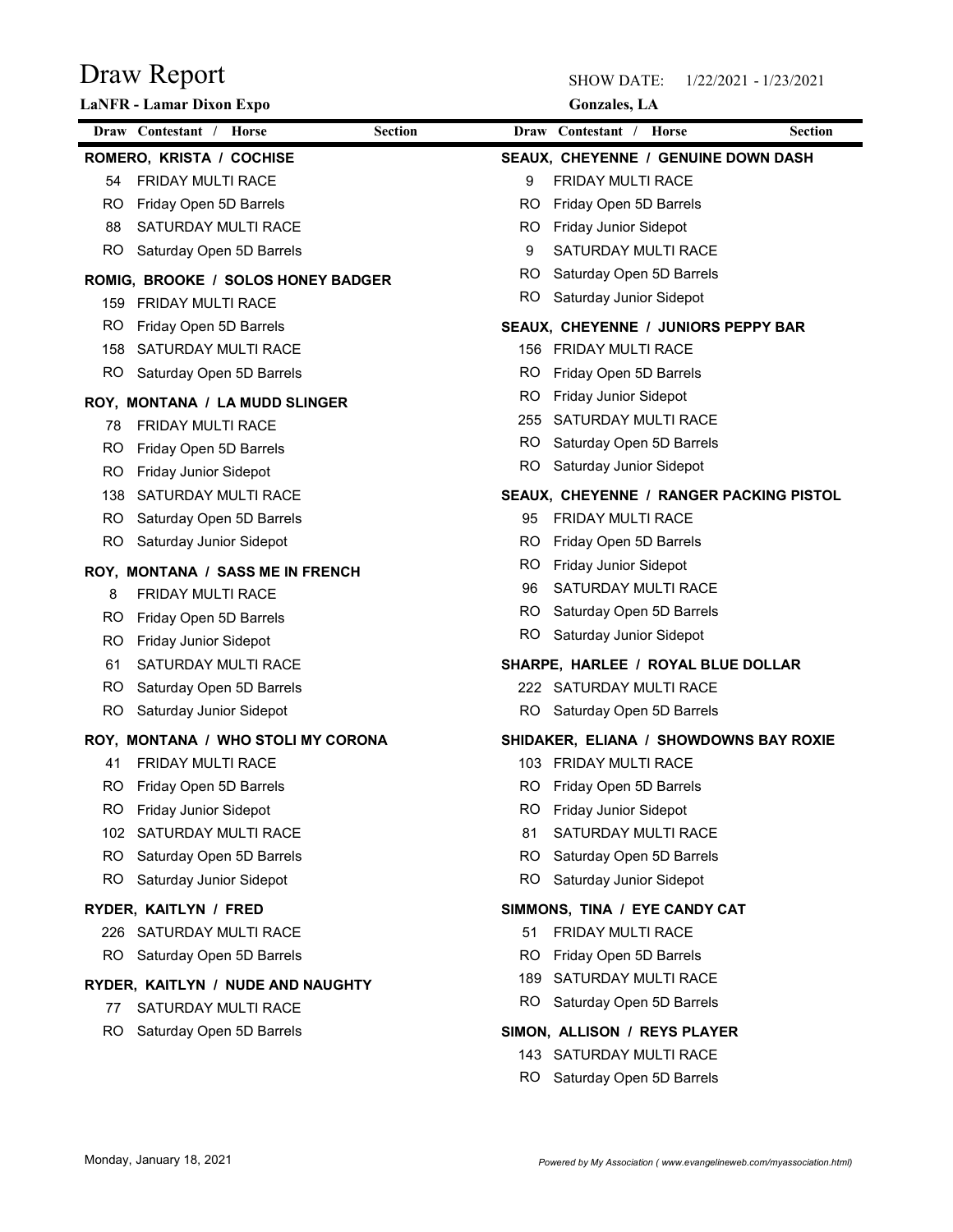| Draw Report                                  | <b>SHOW DATE:</b><br>1/22/2021 - 1/23/2021 |
|----------------------------------------------|--------------------------------------------|
| <b>LaNFR</b> - Lamar Dixon Expo              | <b>Gonzales</b> , LA                       |
| Draw Contestant / Horse                      | Draw Contestant / Horse                    |
| <b>Section</b>                               | <b>Section</b>                             |
| SMITH, ASHLEY / TROUBLE FROM START           | STAFFORD, SAVANNAH / BR DUCK DUCK GOOSE    |
| SATURDAY MULTI RACE                          | FRIDAY MULTI RACE                          |
| 64                                           | 57                                         |
| Saturday Open 5D Barrels                     | Friday Open 5D Barrels                     |
| RO.                                          | RO                                         |
| SMITH, LAYNE / SISTER                        | Friday Junior Sidepot<br>RO                |
| SATURDAY MULTI RACE                          | SATURDAY MULTI RACE                        |
| 35                                           | 178                                        |
| Saturday Youth 5D Barrels                    | Saturday Open 5D Barrels                   |
| RO.                                          | RO                                         |
| Saturday Open 5D Barrels                     | Saturday Junior Sidepot                    |
| RO                                           | RO                                         |
| SMITH, PRESLEY / SMOOTH MOVIN GUY            | STOTTS, LAUREN / JUSANOTHERAFFAIR          |
| RAISE THE STAKES SHOOTOUT                    | FRIDAY MULTI RACE                          |
| 23                                           | 134                                        |
| RO                                           | Friday Open 5D Barrels                     |
| Friday Open 5D Barrels                       | RO                                         |
| SATURDAY MULTI RACE                          | SATURDAY MULTI RACE                        |
| 164                                          | 104                                        |
| RO Saturday Open 5D Barrels                  | <b>RO</b><br>Saturday Open 5D Barrels      |
| SMITH-WEAVER, LISA / WIDOWS BUCKWHEAT        | SULLIVAN, ELLE / CHARGEN TA FAME           |
| <b>FRIDAY MULTI RACE</b>                     | RAISE THE STAKES SHOOTOUT                  |
| 43                                           | 33                                         |
| RO.                                          | Friday Open 5D Barrels                     |
| Friday Open 5D Barrels                       | RO                                         |
| <b>RO</b>                                    | RO                                         |
| <b>Friday Senior Sidepot</b>                 | Friday Junior Sidepot                      |
| SATURDAY MULTI RACE                          | SATURDAY MULTI RACE                        |
| 139                                          | 109                                        |
| Saturday Open 5D Barrels                     | Saturday Open 5D Barrels                   |
| RO.                                          | RO                                         |
| <b>RO</b>                                    | Saturday Junior Sidepot                    |
| <b>Saturday Senior Sidepot</b>               | RO                                         |
| SPILLERS, SKYLAR / 7-ELEVEN                  | SULLIVAN, ELLE / GOLD MASTERCARD           |
| 243 SATURDAY MULTI RACE                      | RAISE THE STAKES SHOOTOUT<br>55            |
| Saturday Open 5D Barrels                     | Friday Open 5D Barrels                     |
| RO.                                          | RO                                         |
|                                              | RO<br>Friday Junior Sidepot                |
| SPILLERS, SKYLAR / TAPS GREY BADGER          | SATURDAY MULTI RACE                        |
| 16 SATURDAY MULTI RACE                       | 251                                        |
| RO.                                          | Saturday Open 5D Barrels                   |
| Saturday Open 5D Barrels                     | RO.                                        |
|                                              | RO<br>Saturday Junior Sidepot              |
| ST.PIERRE ROGERS, ASHLEY / BR BUBBA GUMP     | SULLIVAN, ELLE / INDEFEASIBLE BJ           |
| FRIDAY MULTI RACE                            | RAISE THE STAKES SHOOTOUT                  |
| 23                                           | 8                                          |
| RO.                                          | Friday Open 5D Barrels                     |
| Friday Open 5D Barrels                       | RO                                         |
| ST.PIERRE ROGERS, ASHLEY / BR HAI FLYIN FIRE | RO<br>Friday Junior Sidepot                |
| RAISE THE STAKES SHOOTOUT                    | SATURDAY MULTI RACE                        |
| 41                                           | 10                                         |
| Friday Open 5D Barrels                       | RO                                         |
| RO.                                          | Saturday Open 5D Barrels                   |
| RO.                                          | RO.                                        |
| Friday Adult Sidepot                         | Saturday Junior Sidepot                    |
| STACY, NATALIE / MY MONEYS ON MITO           | SUTTON, HEATHER / CEE HIM TRUCKIN BYE      |
| RAISE THE STAKES SHOOTOUT                    | FRIDAY MULTI RACE                          |
| 36                                           | 28                                         |
| Friday Open 5D Barrels                       | Friday Open 5D Barrels                     |
| RO.                                          | <b>RO</b>                                  |
| SATURDAY MULTI RACE                          | SATURDAY MULTI RACE                        |
| 6                                            | 25                                         |
| Saturday Open 5D Barrels                     | RO                                         |
| RO.                                          | Saturday Open 5D Barrels                   |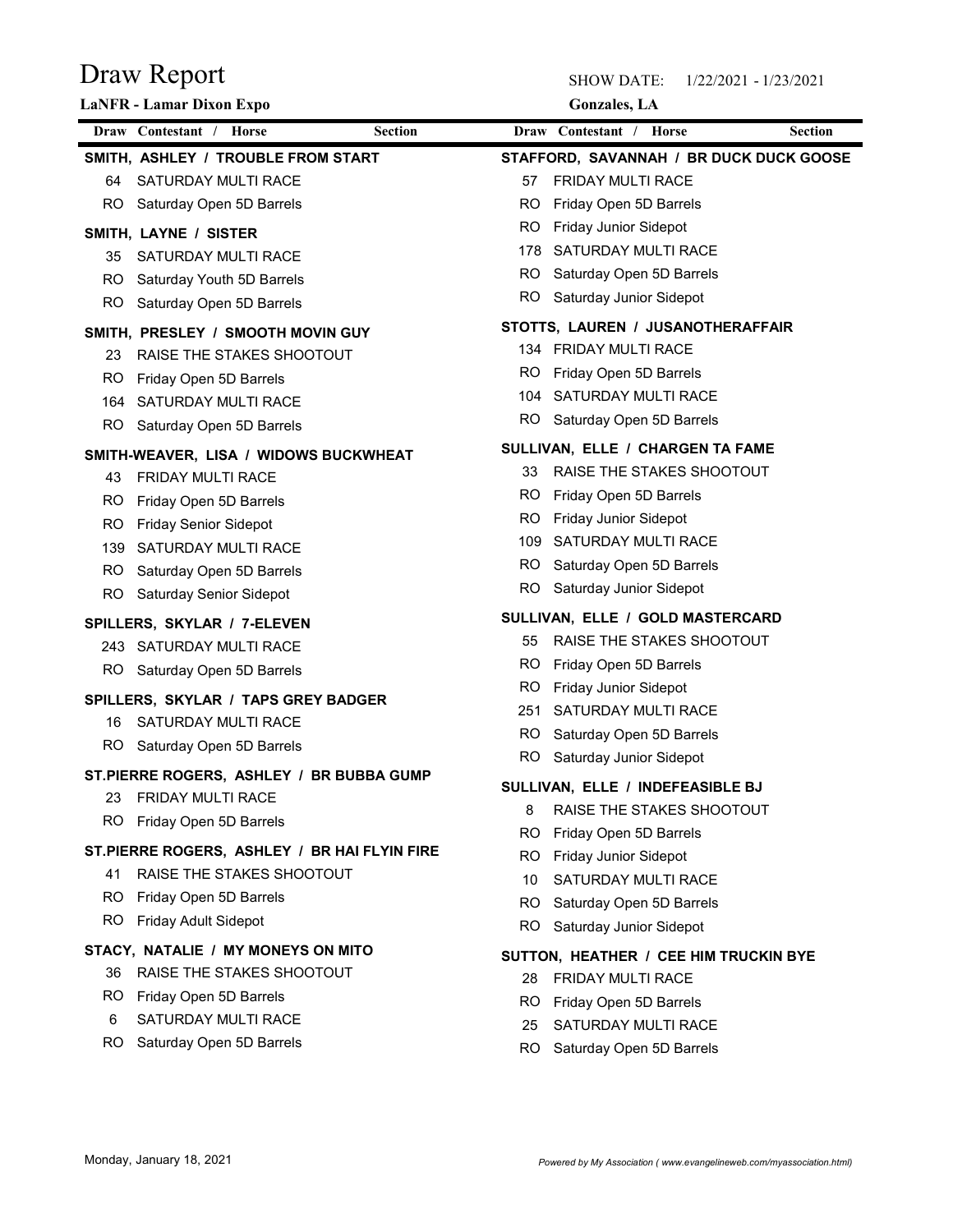| Draw Report                                                   |                |           | <b>SHOW DATE:</b>                                                  | 1/22/2021 - 1/23/2021 |
|---------------------------------------------------------------|----------------|-----------|--------------------------------------------------------------------|-----------------------|
| LaNFR - Lamar Dixon Expo                                      |                |           | <b>Gonzales</b> , LA                                               |                       |
| Draw Contestant / Horse                                       | <b>Section</b> |           | Draw Contestant / Horse                                            | <b>Section</b>        |
| SUTTON, HEATHER / LITTLE PISTOL SENOR                         |                |           | THOMAS, JADEN / FRECKLES DOCOGOLD                                  |                       |
| 147 FRIDAY MULTI RACE                                         |                | 13        | RAISE THE STAKES SHOOTOUT                                          |                       |
| Friday Open 5D Barrels<br>RO.                                 |                | RO        | Friday Open 5D Barrels                                             |                       |
| SATURDAY MULTI RACE<br>208<br>RO.<br>Saturday Open 5D Barrels |                | 28<br>RO. | SATURDAY MULTI RACE<br>Saturday Open 5D Barrels                    |                       |
|                                                               |                |           |                                                                    |                       |
| TANNER, SUSAN / SHOT OH FLAMEWATER                            |                |           | THOMAS, MARGO / DEANS TERROR                                       |                       |
| FRIDAY MULTI RACE<br>99<br>RO.                                |                | 52<br>RO. | FRIDAY MULTI RACE                                                  |                       |
| Friday Open 5D Barrels<br>SATURDAY MULTI RACE<br>215          |                | 260       | Friday Open 5D Barrels<br>SATURDAY MULTI RACE                      |                       |
| RO.<br>Saturday Open 5D Barrels                               |                | RO.       | Saturday Open 5D Barrels                                           |                       |
|                                                               |                |           |                                                                    |                       |
| TATE, AVERY / BITAS ON GUARD<br>SATURDAY MULTI RACE           |                |           | THOMAS, MARGO / FAMOUS GOLD BUCKLE<br>50 RAISE THE STAKES SHOOTOUT |                       |
| RO.<br>Saturday Open 5D Barrels                               |                | RO.       | Friday Open 5D Barrels                                             |                       |
| RO.<br>Saturday Junior Sidepot                                |                | 124       | SATURDAY MULTI RACE                                                |                       |
| TAUZIN, PAT / PT FIREWATER TATONKA                            |                | RO.       | Saturday Open 5D Barrels                                           |                       |
| 170 SATURDAY MULTI RACE                                       |                |           | THOMAS, MARGO / TIME WELL TRAVELED                                 |                       |
| Saturday Open 5D Barrels<br>RO.                               |                | 9         | RAISE THE STAKES SHOOTOUT                                          |                       |
| THEBEAU, NICOLE / SONNY BIT O BULLY                           |                | RO.       | Friday Open 5D Barrels                                             |                       |
| 137 FRIDAY MULTI RACE                                         |                | 46        | SATURDAY MULTI RACE                                                |                       |
| Friday Open 5D Barrels<br>RO.                                 |                | RO.       | Saturday Open 5D Barrels                                           |                       |
| SATURDAY MULTI RACE<br>26                                     |                |           | THOMAS, NEENAH / RED HEADED BULLY                                  |                       |
| Saturday Open 5D Barrels<br>RO.                               |                |           | 142 SATURDAY MULTI RACE                                            |                       |
| THERIOT, TAYLOR / JIM                                         |                | RO.       | Saturday Open 5D Barrels                                           |                       |
| 122 FRIDAY MULTI RACE                                         |                | RO.       | Saturday Adult Sidepot                                             |                       |
| RO.<br>Friday Open 5D Barrels                                 |                |           | THOMPSON, HAILEY / BRUS GIRL                                       |                       |
| RO.<br>Friday Junior Sidepot                                  |                | 18        | FRIDAY MULTI RACE                                                  |                       |
| SATURDAY MULTI RACE<br>219                                    |                | RO.       | Friday Open 5D Barrels                                             |                       |
| RO.<br>Saturday Open 5D Barrels                               |                | RO.       | Friday Junior Sidepot                                              |                       |
| <b>RO</b><br>Saturday Junior Sidepot                          |                | 5         | SATURDAY MULTI RACE                                                |                       |
| THIBODEAUX, MISTI / COLONIAL BAR BULLY                        |                | RO.       | Saturday Open 5D Barrels                                           |                       |
| 142 FRIDAY MULTI RACE                                         |                | RO.       | Saturday Junior Sidepot                                            |                       |
| RO.<br>Friday Open 5D Barrels                                 |                |           | THOMPSON, HAILEY / DON'T HOPE BELIEVE                              |                       |
| RO.<br>Friday Adult Sidepot                                   |                | 96        | FRIDAY MULTI RACE                                                  |                       |
| SATURDAY MULTI RACE<br>106                                    |                | RO.       | Friday Open 5D Barrels                                             |                       |
| Saturday Open 5D Barrels<br>RO.                               |                | RO.       | Friday Junior Sidepot                                              |                       |
| RO.<br>Saturday Adult Sidepot                                 |                | 110       | SATURDAY MULTI RACE                                                |                       |
| THOMAS, JADEN / COWBOYS PLAYIN 130                            |                | RO.       | Saturday Open 5D Barrels                                           |                       |
| FRIDAY MULTI RACE<br>90                                       |                | RO.       | Saturday Junior Sidepot                                            |                       |
| Friday Open 5D Barrels<br>RO.                                 |                |           |                                                                    |                       |
| 240 SATURDAY MULTI RACE                                       |                |           |                                                                    |                       |
| RO Saturday Open 5D Barrels                                   |                |           |                                                                    |                       |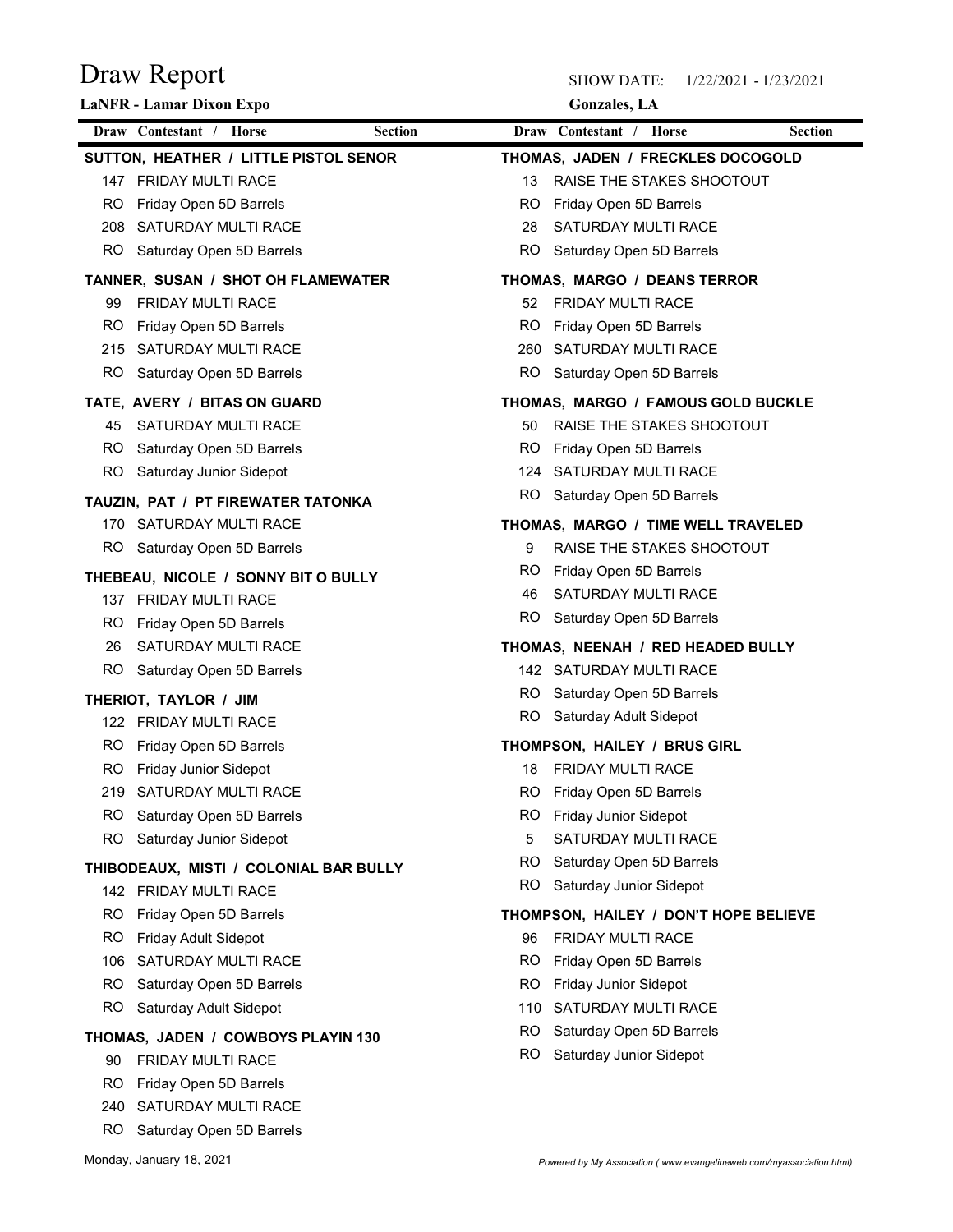| Draw Report                                                | <b>SHOW DATE:</b>                                                    | 1/22/2021 - 1/23/2021 |
|------------------------------------------------------------|----------------------------------------------------------------------|-----------------------|
| LaNFR - Lamar Dixon Expo                                   | <b>Gonzales</b> , LA                                                 |                       |
| Draw Contestant / Horse<br><b>Section</b>                  | Draw Contestant / Horse                                              | <b>Section</b>        |
| THOMPSON, HAILEY / KARLEES CATCH                           | <b>WAGUESPACK, SARAH ROSE / ROSES ROAN RANG</b>                      |                       |
| <b>FRIDAY MULTI RACE</b><br>158                            | FRIDAY MULTI RACE<br>65                                              |                       |
| Friday Open 5D Barrels<br>RO.                              | Friday Open 5D Barrels<br>RO                                         |                       |
| <b>RO</b><br>Friday Junior Sidepot                         | SATURDAY MULTI RACE<br>163                                           |                       |
| SATURDAY MULTI RACE<br>256                                 | <b>RO</b><br>Saturday Open 5D Barrels                                |                       |
| Saturday Open 5D Barrels<br><b>RO</b>                      | <b>WAGUESPACK, SARAH ROSE / VF EYSA FAMOUS</b>                       |                       |
| RO<br>Saturday Junior Sidepot                              | RAISE THE STAKES SHOOTOUT<br>11                                      |                       |
| THORNTON, AMELIA / JOHNNY B GOOD                           | RO<br>Friday Open 5D Barrels                                         |                       |
| FRIDAY MULTI RACE<br>53                                    | Friday Adult Sidepot<br>RO                                           |                       |
| RO<br>Friday Youth 5D Barrels                              | SATURDAY MULTI RACE<br>213                                           |                       |
| RO<br>Friday Open 5D Barrels<br>233<br>SATURDAY MULTI RACE | RO<br>Saturday Open 5D Barrels<br>RO.<br>Saturday Adult Sidepot      |                       |
| Saturday Youth 5D Barrels<br>RO.                           |                                                                      |                       |
| RO.<br>Saturday Open 5D Barrels                            | <b>WALKER, HALEY / ROOSTER</b>                                       |                       |
|                                                            | RAISE THE STAKES SHOOTOUT<br>60                                      |                       |
| TUCKER, LOREN / IMA RODEO CHICK                            | Friday Open 5D Barrels<br>RO<br>SATURDAY MULTI RACE                  |                       |
| 132 FRIDAY MULTI RACE<br>RO.<br>Friday Open 5D Barrels     | 4<br>Saturday Open 5D Barrels<br>RO.                                 |                       |
| RO.<br><b>Friday Junior Sidepot</b>                        |                                                                      |                       |
| SATURDAY MULTI RACE<br>118                                 | <b>WALLACE, CHARLIE / HARLEY TUCKER</b>                              |                       |
| Saturday Open 5D Barrels<br>RO.                            | 107 FRIDAY MULTI RACE<br>RO.                                         |                       |
| <b>RO</b><br>Saturday Junior Sidepot                       | Friday Youth 5D Barrels                                              |                       |
| TUCKER, WES / EARLY EASTER MORNIN                          | WALLACE, KELLIE / BAY BAR CASINO                                     |                       |
| RAISE THE STAKES SHOOTOUT<br>20                            | 118 FRIDAY MULTI RACE                                                |                       |
| RO.<br>Friday Open 5D Barrels                              | Friday Open 5D Barrels<br>RO.<br><b>Friday Senior Sidepot</b><br>RO. |                       |
| RO.<br>Friday Adult Sidepot                                | SATURDAY MULTI RACE<br>154                                           |                       |
| SATURDAY MULTI RACE<br>131                                 | Saturday Open 5D Barrels<br>RO.                                      |                       |
| <b>RO</b><br>Saturday Open 5D Barrels                      | Saturday Senior Sidepot<br>RO.                                       |                       |
| <b>RO</b><br>Saturday Adult Sidepot                        | WALLACE, PAYTON / O SUGAR IN HOLLYWOOD                               |                       |
| TURNER, CRISTI / QUICK LIKE NOVA                           | 133 FRIDAY MULTI RACE                                                |                       |
| RAISE THE STAKES SHOOTOUT<br>42                            | Friday Open 5D Barrels<br>RO.                                        |                       |
| RO.<br>Friday Open 5D Barrels                              | SATURDAY MULTI RACE<br>72                                            |                       |
| <b>RO</b><br>Friday Adult Sidepot                          | RO<br>Saturday Youth 5D Barrels                                      |                       |
| SATURDAY MULTI RACE<br>86                                  | <b>RO</b><br>Saturday Open 5D Barrels                                |                       |
| <b>RO</b><br>Saturday Open 5D Barrels                      | <b>WALLACE, TACI / PT PURPLE RAIN PRINCESS</b>                       |                       |
| <b>RO</b><br>Saturday Adult Sidepot                        | 152 FRIDAY MULTI RACE                                                |                       |
| WAGUESPACK, SARAH ROSE / FIRE INDA HOLE                    | Friday Youth 5D Barrels<br>RO.                                       |                       |
| 145 FRIDAY MULTI RACE                                      | Friday Open 5D Barrels<br>RO.                                        |                       |
| Friday Open 5D Barrels<br>RO.                              | WALLACE, TACI / WONDER BABY BAY SIX                                  |                       |
| SATURDAY MULTI RACE<br>263                                 | FRIDAY MULTI RACE<br>40                                              |                       |
| RO.<br>Saturday Open 5D Barrels                            | Friday Youth 5D Barrels<br>RO.                                       |                       |
|                                                            | RO Friday Open 5D Barrels                                            |                       |
|                                                            |                                                                      |                       |

Monday, January 18, 2021 Monday, January 18, 2021